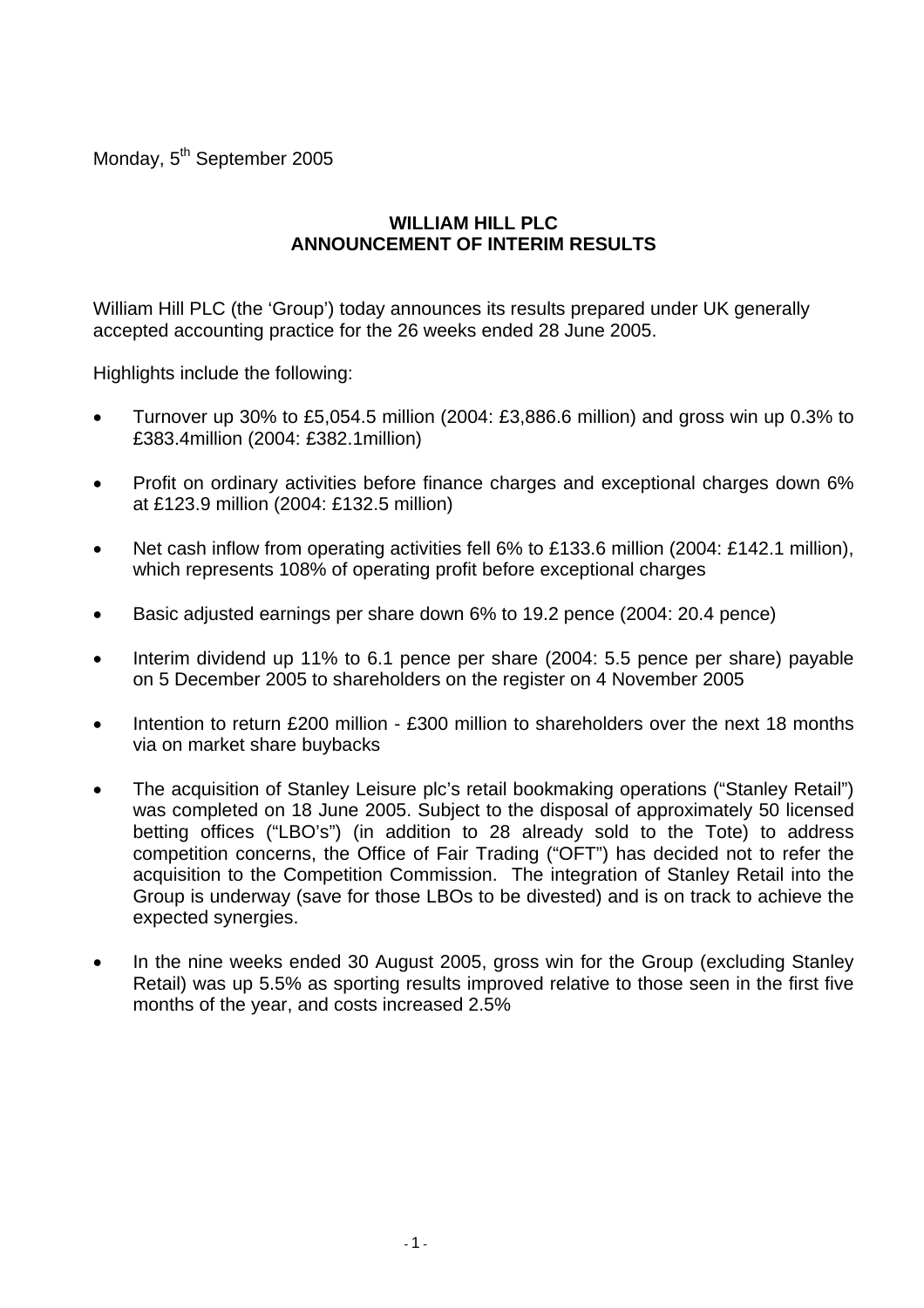Commenting on the results, Charles Scott, Chairman, said:

"In common with other bookmakers, the Group's results in the period were adversely affected by sporting results compared to generally more favourable results and the Euro 2004 football tournament in the first half of 2004.

We continue to invest in technology across our operations and in our retail estate. Our programme to install electronic point of sale tills and new audiovisual text systems is proceeding in accordance with our expectations and is approaching two thirds completion.

The acquisition of Stanley Leisure's retail operations substantially enhances our market position and following OFT clearance we have started to integrate the business and are planning the development work required over the medium term to improve the quality and profitability of the Stanley Retail estate.

We remain confident about the Group's future prospects and are committed to returning value to shareholders. The Board has resolved to increase the interim dividend by 11% to 6.1p per share and intends to return a further £200 million to £300 million to shareholders via share buybacks over the next 18 months".

### **Enquiries:**

| David Harding, Chief Executive                               | Tel: 0208 918 3910 |
|--------------------------------------------------------------|--------------------|
| Tom Singer, Chief Operating Officer                          | Tel: 0208 918 3910 |
| James Bradley, Deborah Spencer, Brunswick Tel: 0207 404 5959 |                    |

There will be a presentation to analysts at 9.00 am today at the Lincoln Centre, 18 Lincoln's Inn Field, London WC2. Alternatively, it is possible to listen to the presentation by dialling +44 (0)1452 56 12 63. The presentation will be recorded and will be available for a period of one week by dialling 0800 953 1533 (from the UK) and +44 (0)1452 55 00 00 (from outside the UK) and using the replay access number 8860331#. The slide presentation will be available on the Investor Relations section of the website: www.williamhillplc.co.uk.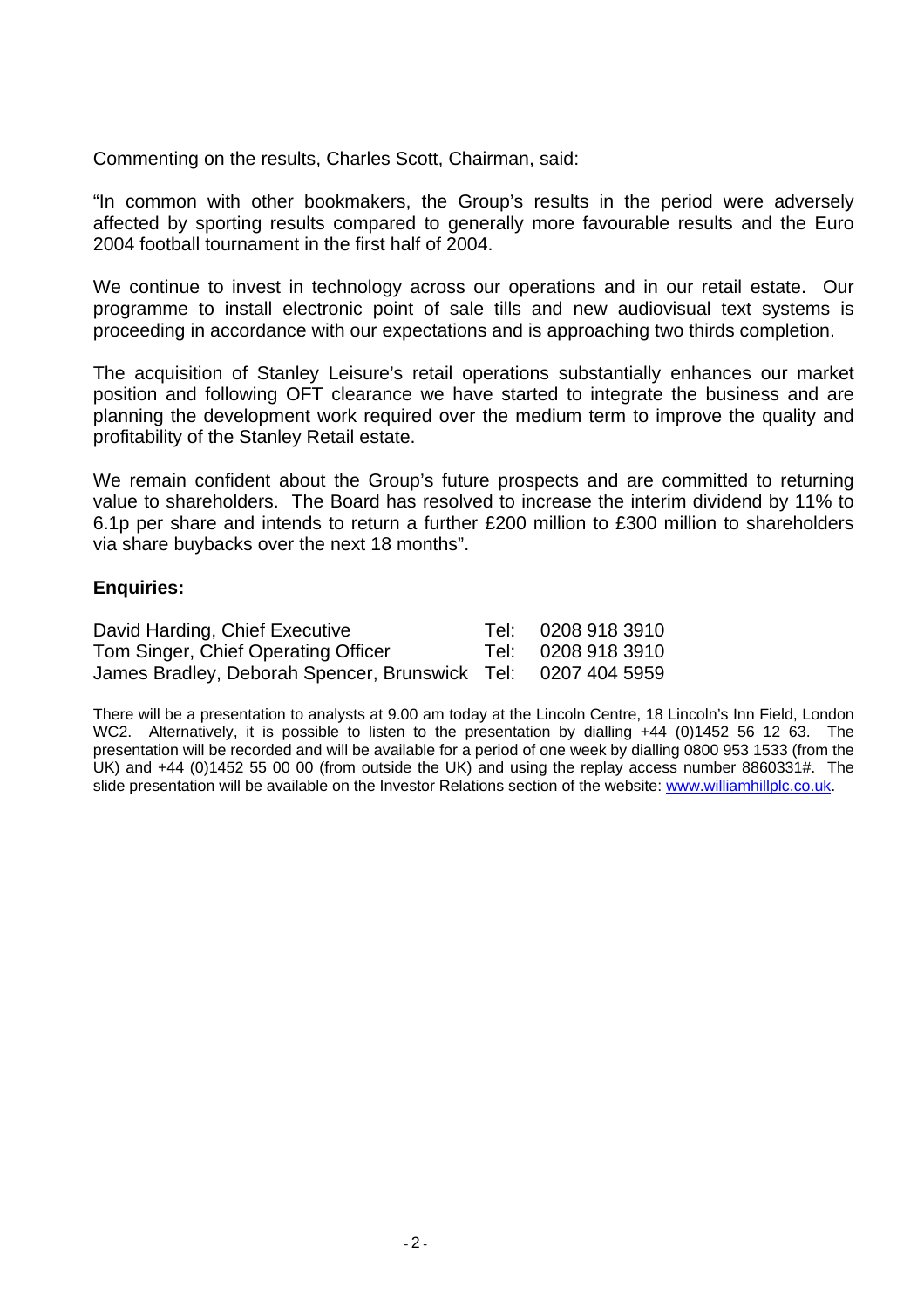# **CHIEF EXECUTIVE'S REVIEW**

Despite unfavourable sporting results for bookmakers for the first five months of the period and the tough comparative that included more favourable results and Euro 2004, the Group has achieved a creditable result in the first half of 2005. Retail gross win fell slightly with a reduction in over the counter gross win and amusement with prizes ('AWP') gross win largely offset by an increase in fixed odds betting terminal ('FOBT') gross win; telephone gross win fell due to the unfavourable sporting results; and interactive gross win increased primarily due to the growth of poker. In the absence of income growth, tight cost control limited the fall in operating profit.

It should be noted that the results include a contribution of ten days trading from Stanley Retail.

### TRADING PERFORMANCE

### Retail Channel

Retail gross win fell 0.5% (1.3% excluding Stanley Retail) compared to the comparative period, with over the counter down by 10.9% (11.6% excluding Stanley Retail) and total gross win from FOBTs and AWPs increasing 35.2% (33.7% excluding Stanley Retail). There is likely to have been some substitution between over the counter business and FOBTs although the level of substitution cannot be quantified.

The over the counter business suffered from disappointing horse racing and football results in the period, whereas the comparative period included more favourable sporting results and the Euro 2004 football championship. However theoretical margins on horseracing appear to have stabilised and since May 2005 there are signs that results have started to improve. The Group continues to increase the number of betting opportunities available to its customers and has extended trading hours by a further half an hour per day in the winter months.

The average number of FOBTs in the William Hill estate increased to 5,710 during the period (first half 2004: 3,658) and following the acquisition of Stanley Retail which had 1,494 FOBTs at the time of acquisition we expect to have around 7500 FOBTS by the year-end. The average net profit per terminal per week in the William Hill estate was £400 for the period (first half 2004: £396). The average number of AWPs in the William Hill estate during the period has fallen to 468 (first half 2004: 2,020) and following the acquisition of Stanley Retail which had 524 AWPs at the time of acquisition, we are targeting just over 550 by the year-end. These targets equate to FOBT and AWP densities of 3.5 per shop and 0.3 per shop, respectively, in those jurisdictions where FOBTs and AWPs are allowed.

Costs in the combined estate in the period increased by 4.7% (2.9% excluding Stanley). Staff costs increased due to an inflation related pay award, property costs increased due to rent reviews and pictures and data costs increased due to a combination of additional meetings and an increase in SIS charges per fixture. Equipment hire costs fell due to new FOBT supplier terms effective from May and a reduced number of AWPs.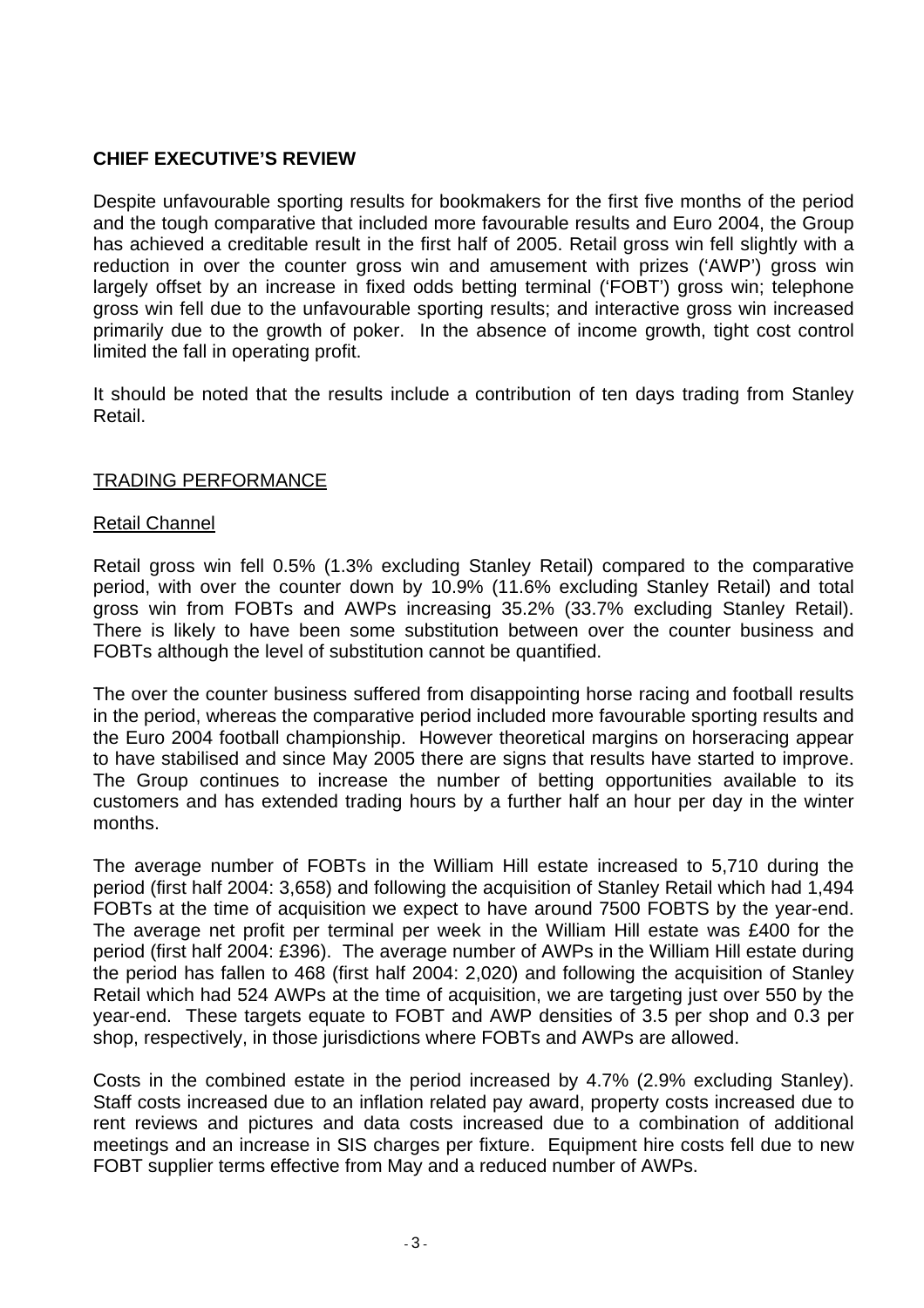Seventy two development and shop fitting projects were completed in the period including 15 new licences and we are targeting a similar number of projects in the second half in the combined estate. We are expecting that this will increase significantly in 2006 as we start to improve the quality of the Stanley Retail estate.

At the end of the period, we had 2,182 LBOs in the United Kingdom, 52 in the Republic of Ireland, 9 in the Channel Islands and 2 in the Isle of Man. We have since sold 28 LBOs to the Tote and as noted below we expect to sell around a further 50 LBOs to meet OFT competition concerns.

Our plans for introducing new technology into the LBOs are progressing well with the the installation of an electronic point of sale (EPOS) system and a replacement text system into existing William Hill shops expected to be completed by the end of 2005 and the upgrading of the Stanley Retail estate on to the same technology platform expected by Spring 2006. The total cash investment in respect of these projects is estimated at £54 million. To date we have installed text systems in 1,150 LBOs and EPOS in 950 LBOs.

### Telephone Channel

Telephone gross win fell 17.3% against the comparative period due to adverse sporting results coupled with the relative inability to stimulate recycling amongst higher staking telephone clientele. Total active accounts remained flat at 184,000 as at 28 June 2005 (29 December 2004: 184,000).

Costs in the channel were up 6.5% over the comparative period due to increases in bank charges and a higher allocation of central technology costs.

### Interactive Channel

The Interactive channel grew gross win by 17.0% over the comparative period primarily due to a 151% increase in income from poker, growth in arcade games, the introduction of William Hill TV, and a solid performance from our casino offering. Sportsbook gross win was flat compared to the comparative period.

We expanded our range of in-running betting opportunities and launched a live betting console on our Sportsbook which enables the rapid update of in running betting prices. We enhanced our single account proposition and our internet and telephone customers can now bet on sports, poker, casino and arcade from a single account. Our Arcade offering expanded to 8 games by the end of period, and has since increased to 10 games, and our mobile service is supported by 12 handsets.

William Hill TV was launched in late 2004 and now broadcasts Australian horseracing, greyhound racing, Brazilian football, Major League baseball, a weekly poker show and virtual racing. We are planning to trial William Hill TV in the shop environment later this year.

We upgraded our poker product with the addition of lower limit tables, shared guaranteed tournament prize pools of £1 million per month and re-branded our software. Thirty William Hill clients qualified for the World Series of Poker finals in Las Vegas. We also announced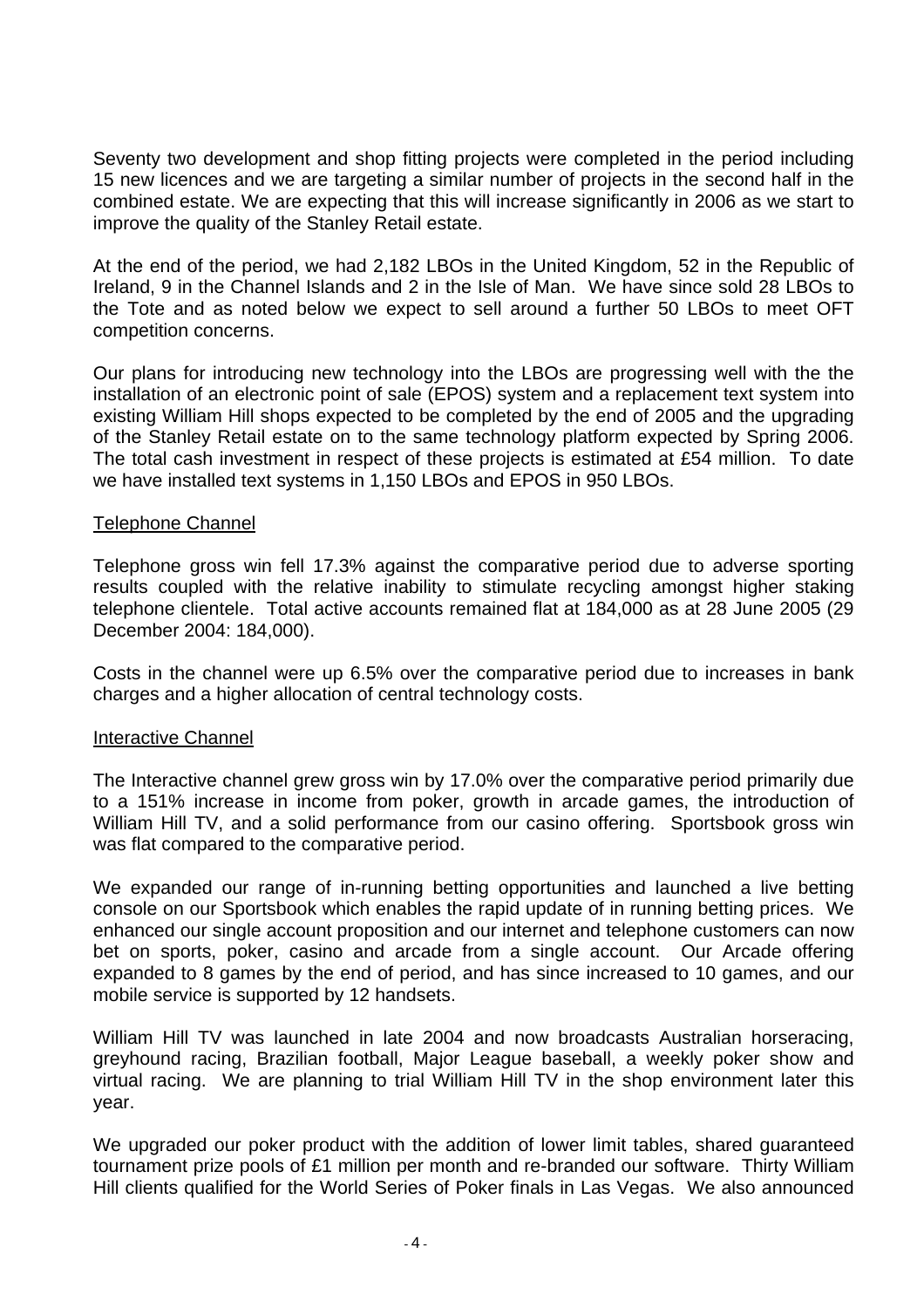our own William Hill Grand Prix Tournament with a guaranteed prize pool of £450,000. The finals of the William Hill Grand Prix will be screened on William Hill TV in December 2005.

We added 19 new games to our download casinos, including 5 new games on our Boss Media European language casinos, and now offer in total over 130 games. We have paid out over £600,000 in shared progressive jackpots in the year to date.

Total active accounts increased to 316,000 as at 28 June 2004 (29 December 2004: 292,000).

Costs in the channel increased 12.1% over the comparative period due to increased marketing activities to support the growth of our poker business and to fund the costs of William Hill TV production and content.

### Cost Control

Total Group costs were £183.1 million representing a 10.3% increase over the comparative period. Stripping out exceptional charges and those costs attributable to Stanley Retail, costs increased by 4.6% against the comparative period.

### Exceptional Costs

Exceptional costs before tax of £9.5 million are reported in the period of which £2.7 million relates to the installation of EPOS and new text systems, £1.7 million relates to professional fees on due diligence for the acquisition of Stanley Retail, £2.8 million relates to the costs of the return of capital exercise aborted earlier in the year, and £2.3 million relates to unamortised finance fees written off on early repayment of borrowings.

By the year end, the Group expects to incur a further £15 million of exceptional costs in respect of the integration of Stanley Retail (excluding non cash asset write offs) and roll out of new technology in the William Hill estate.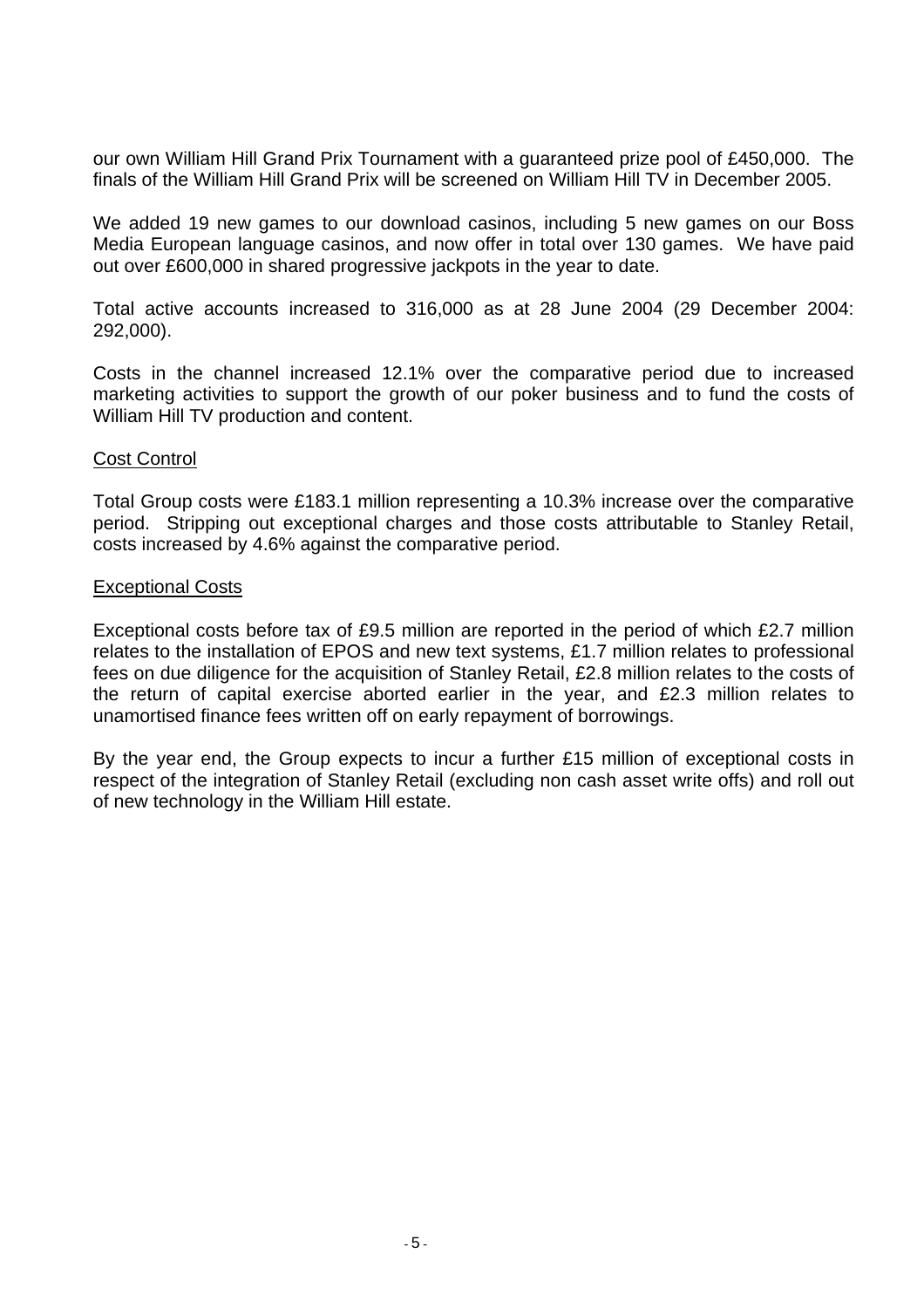# STANLEY RETAIL ACQUISITION

The acquisition of Stanley Retail was completed on 18 June 2005 adding 624 LBOs to the existing William Hill estate.

Subject to William Hill providing satisfactory undertakings, the OFT has decided not to refer the acquisition to the Competition Commission. The undertakings will relate to the disposal of approximately 50 further LBOs in addition to the 28 LBOs that have already been sold to the Tote.

The headline price of the acquisition was £504 million, which after a working capital adjustment, professional fees and stamp duty resulted in total cash consideration of £508.3 million.

The book value of assets acquired of £252.1 million has been fair valued to £51.5 million. This primarily reflects the requirement of the relevant accounting standard to assess the fair value of the assets and liabilities of Stanley Retail using the Group's accounting policies and in particular to reflect in intangible assets, rather than tangible assets, the value of betting shop licences in accordance with the Group's accounting policies. In addition, 28 LBOs sold to the Tote for a total net consideration of £14.5 million are included as assets held for resale and their earnings are not included in these results. The future sale of a possible further 50 LBO's (which may include some William Hill LBOs) is not treated in the same manner and their results are consolidated as the specific LBOs to be sold have not yet been identified. On this basis, the goodwill arising on acquisition is £456.8 million and may be subject to amendment at the year end in respect of the expected sale of additional LBOs and other minor changes.

A dedicated multi-disciplinary team has been established to take control of Stanley Retail and set about the task of integrating the operation into the enlarged William Hill Group. In June and July 2005, the team's efforts were directed at taking control of the acquired business, managing the sale of 28 shops to the Tote and preparing a detailed integration plan that could be put into effect once the OFT cleared the transaction.

Post OFT clearance, the Group has started to integrate the two businesses (save in respect of those Stanley Retail LBOs to be divested). Key tasks include the harmonisation of products, prices, and betting rules; progressive re-branding of the shops; installation of the same version of electronic point of sale and audiovisual text systems currently being deployed in the William Hill estate; re-negotiation of contracts with key suppliers; and wind down of the Stanley Retail head office. The integration is expected to be substantially complete by the end of March 2006. We remain confident of achieving the £13 million of annual synergies that we expected to realise at the time of the acquisition.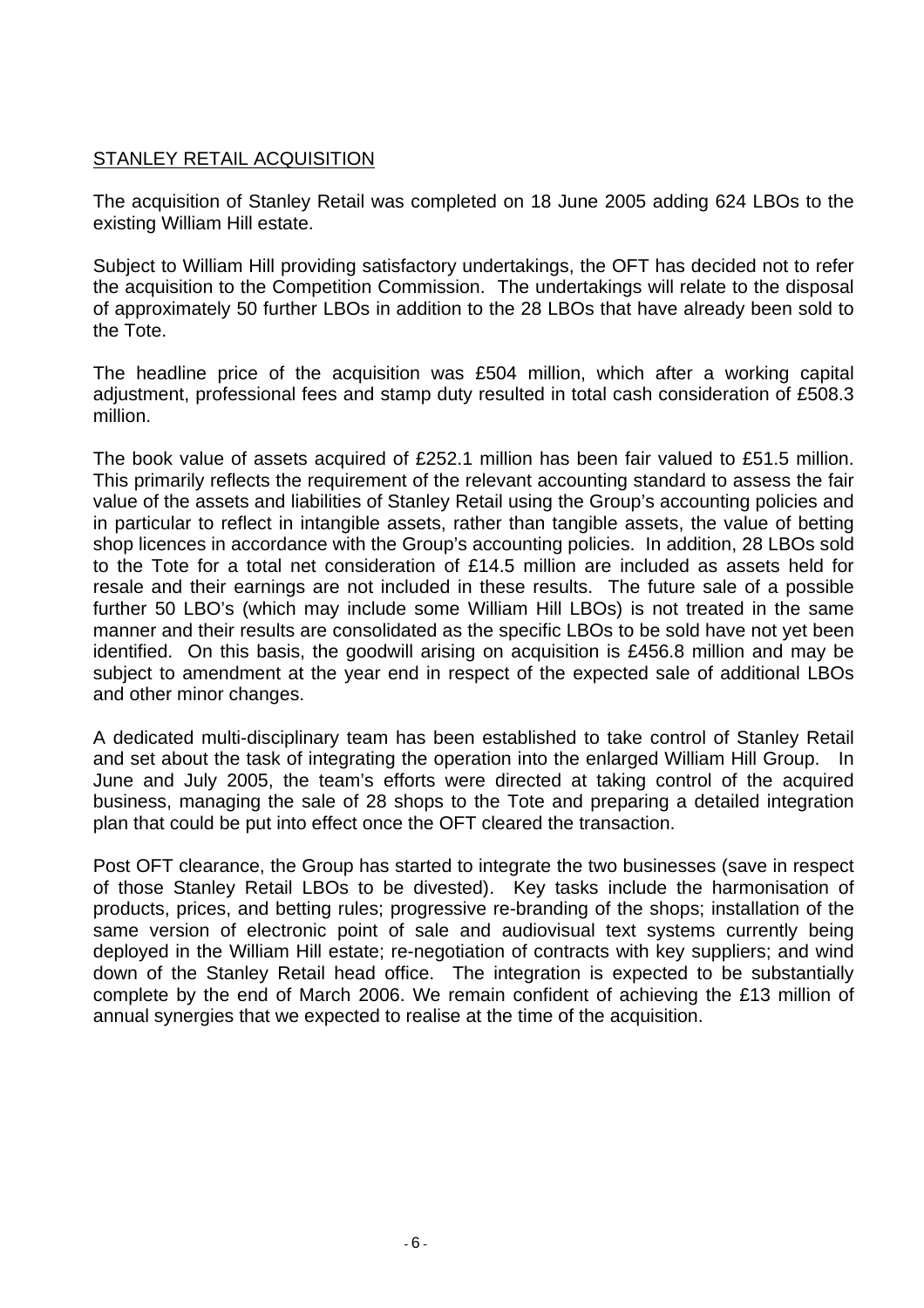## COST OF CONTENT

In July 2005 the Court of Appeal agreed with the European Court of Justice ("ECJ") interpretation of the Database Directive which had previously been referred to the ECJ by the Court of Appeal in relation to the dispute with the British Horseracing Board (BHB) on the use of certain racing data. This judgement supported the Group's position. Subsequently, the BHB has decided not to challenge this judgement thus bringing to an end a dispute that commenced in 2001.

Had the BHB been successful, their database would have been the basis of a commercial deal between racing and betting that would have allowed the statutory levy scheme to end. As a result of the decision, the government has extended the Levy until 2009 and appointed a committee, under the chairmanship of Lord Donoghue, to find an alternative basis for a commercial arrangement. It is anticipated that this committee will report back to the government in late 2005.

The betting industry has contractual arrangements in place with 58 of the country's 59 race tracks for the supply of horseracing pictures into LBOs. These contracts expire between Spring 2007 and Summer 2009.

With regard to football, the Retail division continues to make a payment (£300 + VAT per LBO per annum) to the football authorities as part of an ongoing agreement. It should be noted that at the same time as delivering its judgement on the interpretation of the Database Directive in relation to horseracing, the ECJ took a similar line on three football related cases.

### REGULATORY DEVELOPMENT

In April 2005 the new Gambling Act was enacted. We are advised that it is unlikely to be fully implemented before Autumn 2007 pending the setting up of the Gambling Commission.

Proposed deregulation including extended betting shop opening hours, the installation of higher payout gaming machines and the removal of the demand criteria will impact our estate. The new Act also opens up the possibility of a UK based remote gaming industry and over the next two years the government aims to establish both regulation and taxation regimes to enable this to occur. We will continue to work with our trade associations to assist the Gambling Commission to develop appropriate regulation.

### DIVIDENDS AND CAPITAL STRUCTURE

The Company will pay an interim dividend of 6.1 pence per share (2004: 5.5 pence per share) on 5 December 2005 to shareholders on the register on 4 November 2005. The Board is proposing an 11% increase in the dividend notwithstanding the adverse impact of unfavourable sporting results on earnings in the period as it remains confident about the Group's future prospects.

Subsequent to receiving clearance from the OFT, the Board has given further consideration to the appropriate financing arrangements for the enlarged Group that achieves an efficient capital structure and preserves the flexibility to deal with the possibility of adverse developments in regulation and/or tax, or a downturn in trading. The Board will target a ratio of net debt to earnings before interest, depreciation and amortisation (EBITDA) of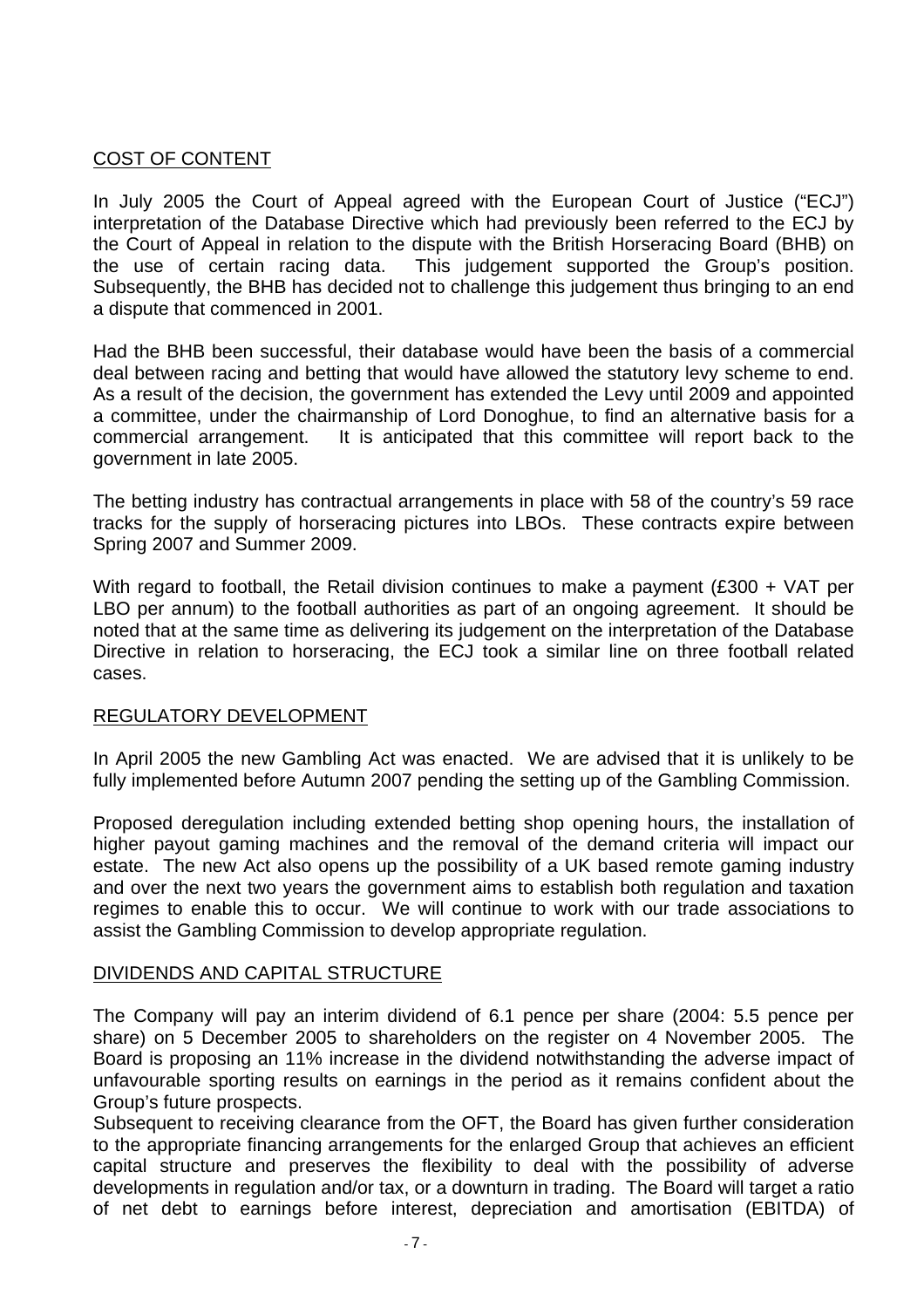approximately 3.5 times to be achieved over the medium term. As a result, in addition to its progressive dividend policy, the Group expects to be able to return £200 million - £300 million to shareholders over the next 18 months. The Board therefore intends to continue with the on market share buy back programme and will periodically update the market on progress and its future plans.

### ADOPTION OF IFRS

The Group is well advanced in its plans to formally adopt International Financial Reporting Standards (IFRS).

The Group has prepared its financial statements for the 26 week period ended 28 June 2005 in accordance with UK generally accepted accounting practice (UK GAAP) and will adopt IFRS as the primary basis for reporting for the 52 week period ending 26 December 2006.

The Group does not expect the adoption of IFRS to have a material impact on the reporting of financial performance as compared to results prepared in accordance with UK GAAP. Furthermore, it expects no adverse impact on its tax affairs or banking arrangements resulting from the transition to reporting in accordance with IFRS.

An interim report for the 26 weeks ended 28 June 2005 prepared in accordance with IFRS will shortly be available on the Group's corporate web site *www.williamhillplc.co.uk*.

### CURRENT TRADING

In the nine weeks ended 30 August 2005, gross win for the Group (excluding Stanley Retail) was up 5.5% with growth in all three channels and costs were up 2.5% against the comparative period.

*This announcement contains certain statements that are or may be forward-looking regarding the Group's financial position and results, business strategy, plans and objectives. Such statements involve risk and uncertainty because they relate to future events and circumstances and there are accordingly a number of factors which might cause actual results and performance to differ materially from those expressed or implied by such statements.*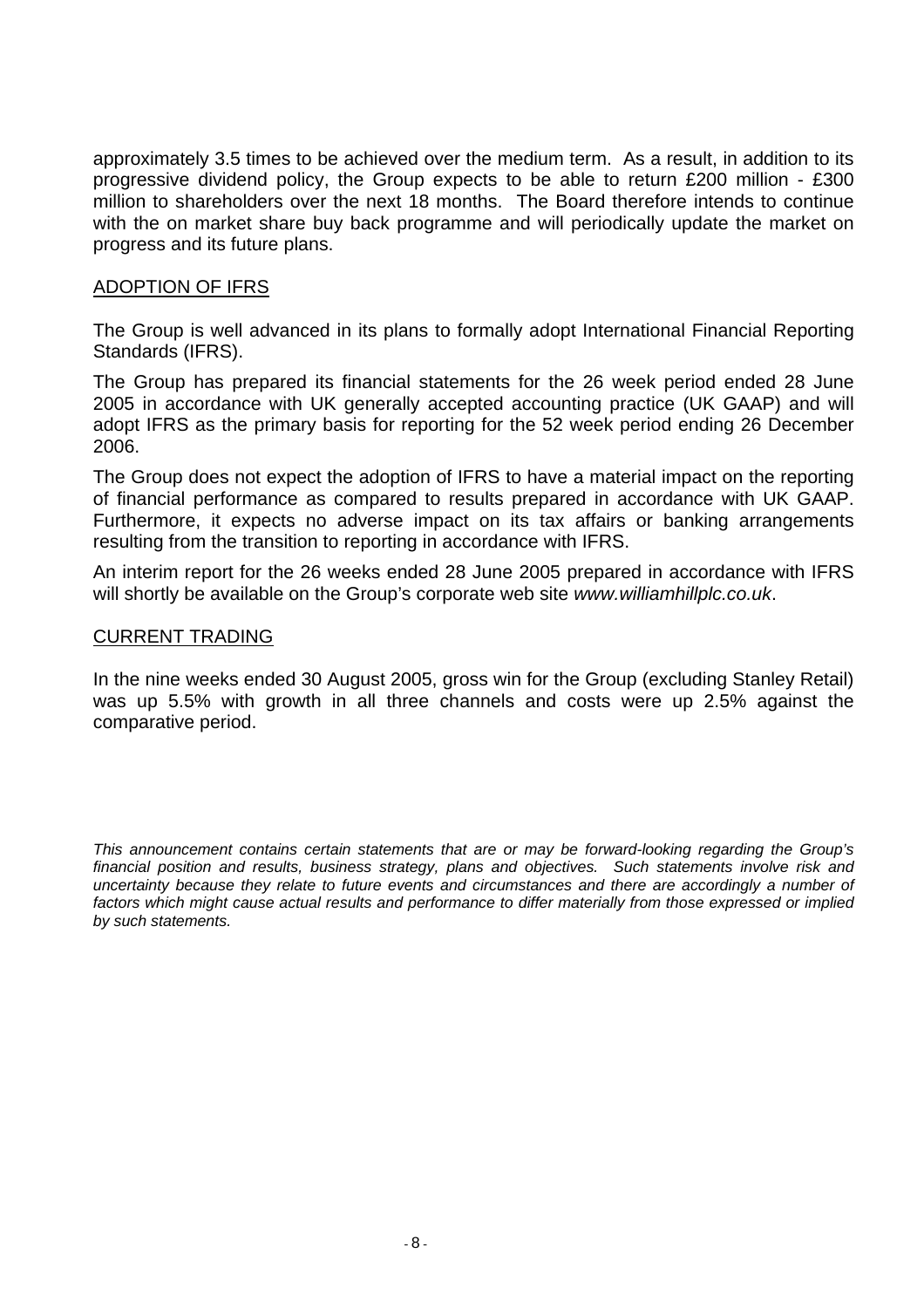# **Consolidated Profit and Loss Account**

for the 26 weeks ended 28 June 2005

|                                         |                |             |                           | 26 weeks     |            |             |
|-----------------------------------------|----------------|-------------|---------------------------|--------------|------------|-------------|
|                                         |                |             |                           | ended        | 26 weeks   | 52 weeks    |
|                                         |                |             | <b>Before Exceptional</b> | 28 June      | ended      | ended       |
|                                         |                | exceptional | items                     | 2005         | 29 June    | 28 December |
|                                         |                | items       | (note 3)                  | <b>Total</b> | 2004       | 2004        |
|                                         |                |             |                           |              | (restated) | (restated)  |
|                                         | <b>Notes</b>   | £m          | £m                        | £m           | £m         | £m          |
| <b>Turnover</b>                         | $\overline{2}$ | 5,054.5     |                           | 5,054.5      | 3,886.6    | 8,287.7     |
| Cost of sales                           |                | (4,756.7)   |                           | (4,756.7)    | (3,589.7)  | (7, 726.3)  |
|                                         | $\overline{2}$ | 297.8       | $\overline{\phantom{0}}$  | 297.8        |            |             |
| <b>Gross profit</b>                     |                |             |                           |              | 296.9      | 561.4       |
| Net operating expenses                  |                | (175.9)     | (7.2)                     | (183.1)      | (166.0)    | (330.4)     |
| <b>Operating profit</b>                 | $\overline{2}$ | 121.9       | (7.2)                     | 114.7        | 130.9      | 231.0       |
| Share of associate's operating profit   |                | 2.0         |                           | 2.0          | 1.6        | 3.1         |
| Profit on ordinary activities before    |                |             |                           |              |            |             |
| finance charges                         |                | 123.9       | (7.2)                     | 116.7        | 132.5      | 234.1       |
| Net interest payable                    | $\overline{4}$ | (14.0)      | (2.3)                     | (16.3)       | (11.9)     | (25.2)      |
| Other finance charges                   |                | (0.7)       | -                         | (0.7)        | (0.9)      | (1.5)       |
| Profit on ordinary activities before    |                |             |                           |              |            |             |
| tax                                     |                | 109.2       | (9.5)                     | 99.7         | 119.7      | 207.4       |
| Tax on profit on ordinary activities    | 5              | (33.9)      | 1.8                       | (32.1)       | (34.5)     | (57.6)      |
| Profit on ordinary activities after tax |                |             |                           |              |            |             |
| for the financial period                |                | 75.3        | (7.7)                     | 67.6         | 85.2       | 149.8       |
| Dividends proposed and paid             | 6              | (23.8)      |                           | (23.8)       | (22.4)     | (65.1)      |
| Retained profit for the financial       |                |             |                           |              |            |             |
| period                                  |                | 51.5        | (7.7)                     | 43.8         | 62.8       | 84.7        |
|                                         |                |             |                           |              |            |             |
| Earnings per share (pence)              |                |             |                           |              |            |             |
| Basic - adjusted                        | $\overline{7}$ |             |                           | 19.2         | 20.4       | 36.5        |
| <b>Basic</b>                            | $\overline{7}$ |             |                           | 17.2         | 20.4       | 36.5        |
| <b>Diluted</b>                          | $\overline{7}$ |             |                           | 16.9         | 20.0       | 35.9        |

All amounts relate to continuing operations for the current and preceding financial periods.

## **Consolidated Statement of Total Recognised Gains and Losses**

for the 26 weeks ended 28 June 2005

|                                                            |              | 26 weeks         | 26 weeks         | 52 weeks             |
|------------------------------------------------------------|--------------|------------------|------------------|----------------------|
|                                                            |              | ended<br>28 June | ended<br>29 June | ended<br>28 December |
|                                                            |              | 2005             | 2004             | 2004                 |
|                                                            |              |                  | (restated)       | (restated)           |
|                                                            | <b>Notes</b> | £m               | £m               | £m                   |
|                                                            |              |                  |                  |                      |
| Profit for the financial period                            |              | 67.6             | 85.2             | 149.8                |
| Actuarial loss recognised in the pension scheme            |              | (5.7)            | (0.6)            | (10.7)               |
| Deferred tax attributable to actuarial loss                |              | 1.7              | 0.2              | 3.2                  |
| Currency translation differences on foreign currency net   |              |                  |                  |                      |
| investments                                                |              | (0.1)            | (0.1)            |                      |
| Total recognised gains and losses relating to the period   |              | 63.5             | 84.7             | 142.3                |
| Prior period adjustment                                    |              | (0.6)            |                  |                      |
| Total recognised gains and losses since last annual report |              | 62.9             |                  |                      |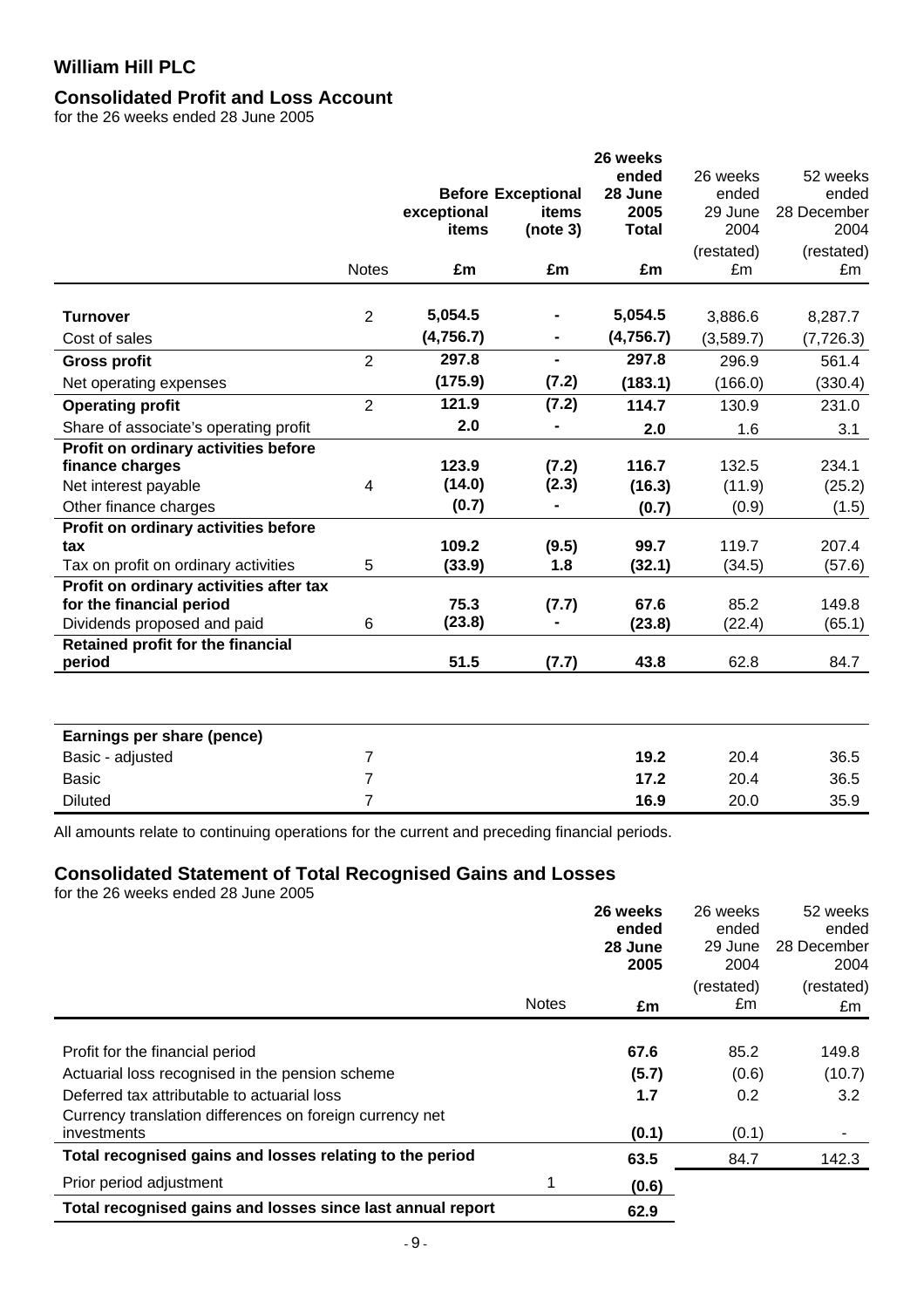### **Consolidated Balance Sheet**

as at 28 June 2005

|                                                         |                | 28 June<br>2005 | 29 June<br>2004<br>(restated) | 28 December<br>2004<br>(restated) |
|---------------------------------------------------------|----------------|-----------------|-------------------------------|-----------------------------------|
|                                                         | <b>Notes</b>   | £m              | £m                            | £m                                |
| <b>Fixed assets</b>                                     |                |                 |                               |                                   |
| Intangible assets - goodwill                            | 13             | 1,193.9         | 732.3                         | 736.2                             |
| Tangible assets                                         |                | 178.3           | 100.7                         | 119.0                             |
| Investments                                             |                | 4.3             | 1.8                           | 2.9                               |
|                                                         |                | 1,376.5         | 834.8                         | 858.1                             |
| <b>Current assets</b>                                   |                |                 |                               |                                   |
| <b>Stocks</b>                                           |                | 0.3             | 0.3                           | 0.3                               |
| Debtors: amounts recoverable within one year            |                | 19.2            | 18.1                          | 15.4                              |
| Debtors: amounts recoverable after one year             |                | 1.6             | 5.3                           | 5.9                               |
| Assets held for resale                                  | 13             | 14.5            |                               |                                   |
| Cash at bank and in hand                                |                | 160.1           | 60.0                          | 60.5                              |
|                                                         |                | 195.7           | 83.7                          | 82.1                              |
| Creditors: amounts falling due within one year          |                | (162.2)         | (199.6)                       | (203.6)                           |
| <b>Net current assets/(liabilities)</b>                 |                | 33.5            | (115.9)                       | (121.5)                           |
| <b>Total assets less current liabilities</b>            |                | 1,410.0         | 718.9                         | 736.6                             |
| Creditors: amounts falling due after more than one year |                | (1,075.6)       | (342.3)                       | (447.7)                           |
| Net assets excluding pension liability                  |                | 334.4           | 376.6                         | 288.9                             |
| Pension liability                                       |                | (43.4)          | (30.5)                        | (38.5)                            |
| Net assets including pension liability                  | $\overline{2}$ | 291.0           | 346.1                         | 250.4                             |
|                                                         |                |                 |                               |                                   |
| <b>Capital and reserves</b>                             |                |                 |                               |                                   |
| Called-up share capital                                 | 8              | 40.5            | 42.2                          | 40.5                              |
| Share premium account                                   | 8              | 311.3           | 311.3                         | 311.3                             |
| Capital redemption reserve                              | 8              | 1.7             |                               | 1.7                               |
| Merger reserve                                          | 8              | (26.1)          | (26.1)                        | (26.1)                            |
| Own shares held                                         | 8              | (59.3)          | (37.0)                        | (59.3)                            |
| Profit and loss account                                 | 8              | 22.9            | 55.7                          | (17.7)                            |
| <b>Equity shareholders' funds</b>                       | 8,9            | 291.0           | 346.1                         | 250.4                             |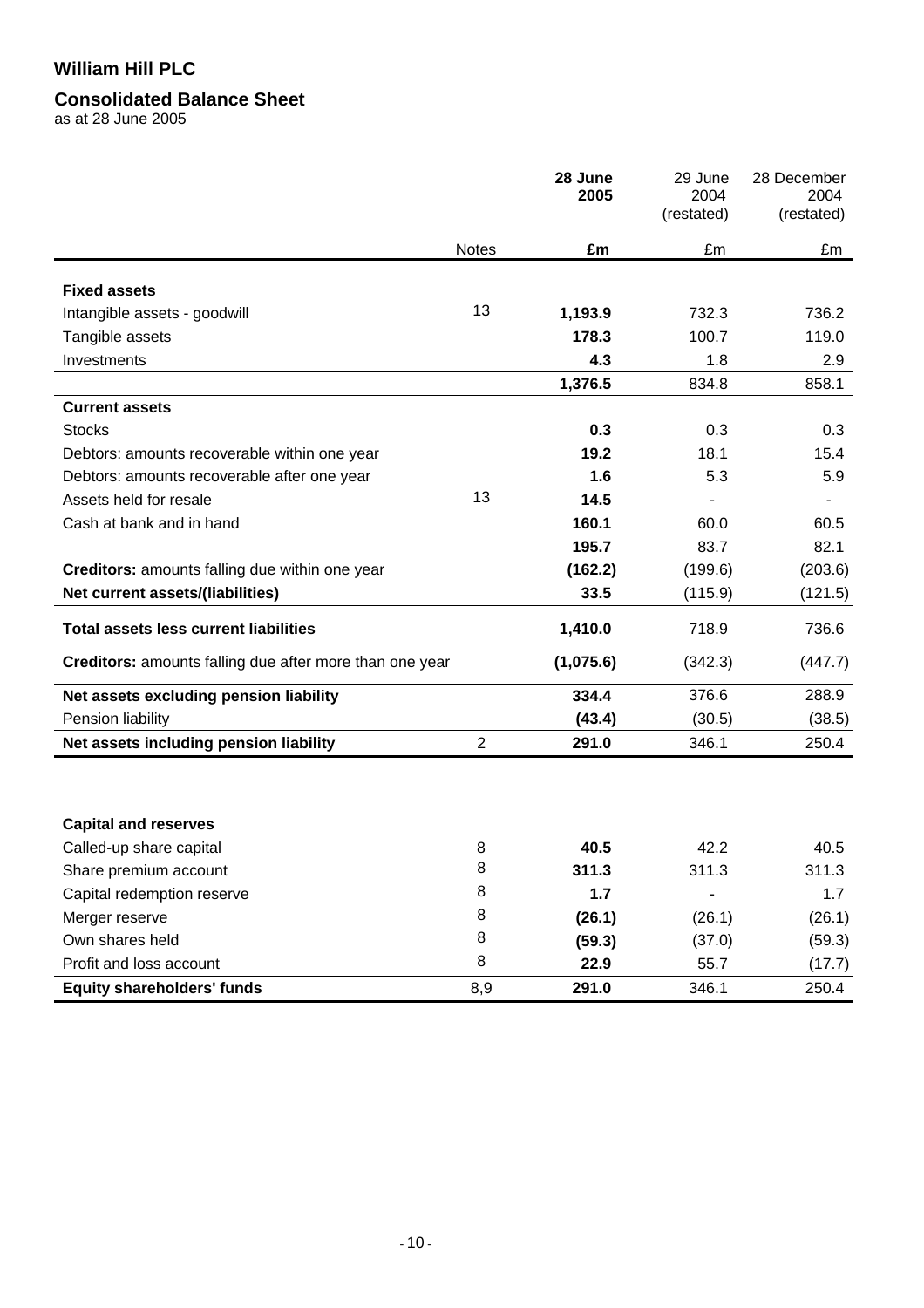# **Consolidated Cash Flow Statement**

for the 26 weeks ended 28 June 2005

|                                                 |              | 26 weeks<br>ended<br>28 June<br>2005 | 26 weeks<br>ended<br>29 June<br>2004 | 52 weeks<br>ended<br>28 December<br>2004 |
|-------------------------------------------------|--------------|--------------------------------------|--------------------------------------|------------------------------------------|
|                                                 | <b>Notes</b> | £m                                   | £m                                   | £m                                       |
|                                                 |              |                                      |                                      |                                          |
| Net cash inflow from operating activities       | 10           | 133.6                                | 142.1                                | 247.3                                    |
| Returns on investments and servicing of finance | 11           | (13.9)                               | (11.9)                               | (23.3)                                   |
| Taxation                                        |              | (26.6)                               | (27.9)                               | (57.4)                                   |
| Capital expenditure and financial investment    | 11           | (24.7)                               | (7.2)                                | (27.3)                                   |
| Acquisitions                                    | 11           | (501.1)                              |                                      | (3.8)                                    |
| Equity dividend paid                            |              | (43.1)                               | (37.7)                               | (59.6)                                   |
| Net cash (outflow)/inflow before financing      |              | (475.8)                              | 57.4                                 | 75.9                                     |
| Financing                                       | 11           | 575.4                                | (43.8)                               | (61.8)                                   |
| Increase in cash in the period                  | 12           | 99.6                                 | 13.6                                 | 14.1                                     |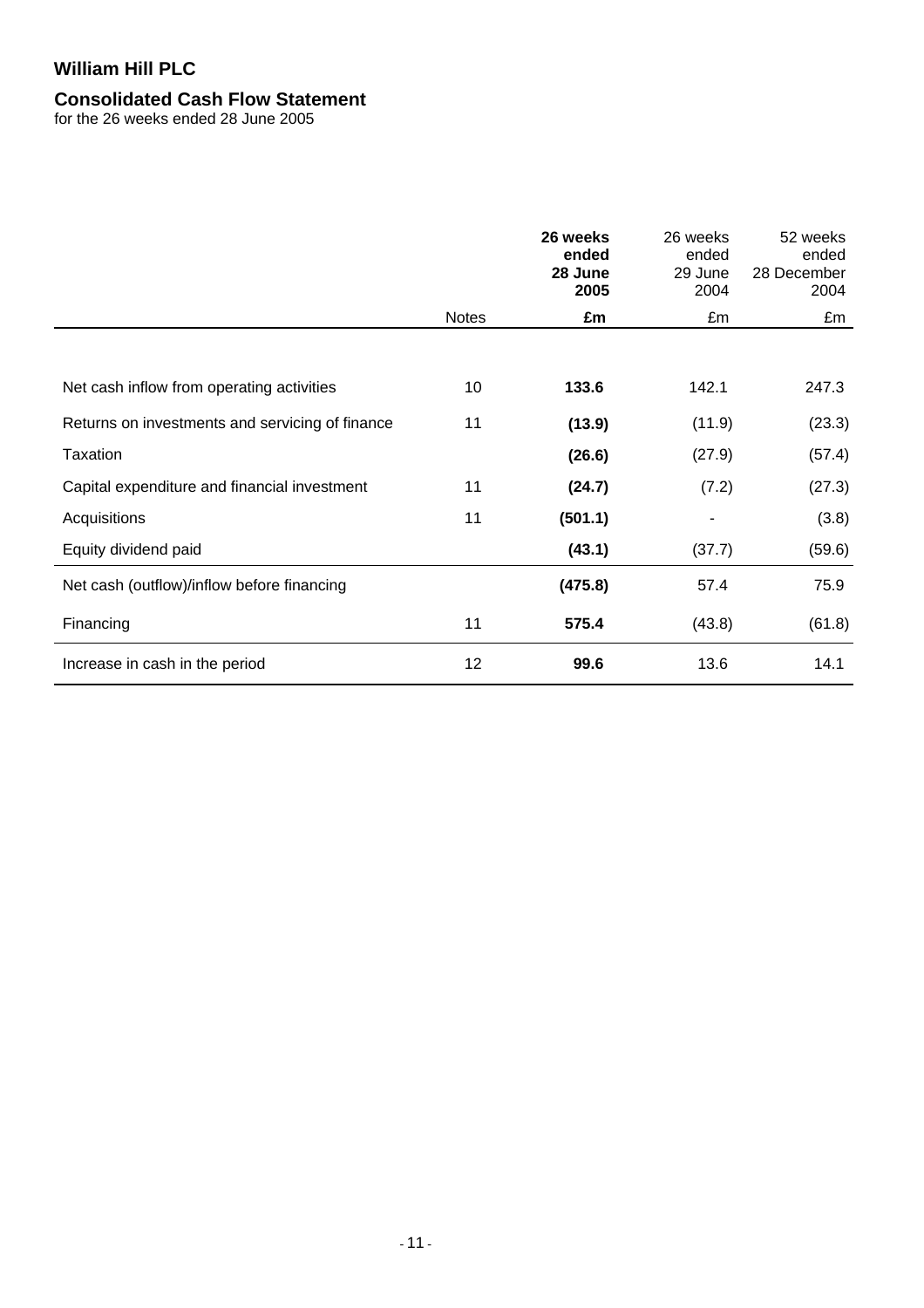### **Notes to the accounts**

for the 26 weeks ended 28 June 2005

#### **1. Basis of preparation**

The interim report comprises the unaudited results for the 26 weeks to 28 June 2005, comparative unaudited results for the 26 weeks ended 29 June 2004 and the audited results for the 52 weeks to 28 December 2004. The interim report has been prepared by the directors under the historical cost convention and on a basis consistent with applicable UK accounting standards. The interim report has been prepared on the basis of the accounting policies set out in the Group's statutory accounts for the 52 weeks ended 28 December 2004 with the exception of the change in policy outlined below. The interim report should therefore be read in conjunction with the 2004 report and accounts. The comparative results for the 52 weeks ended 28 December 2004 do not constitute statutory accounts.

As encouraged by the Accounting Standards Board, the Group has adopted FRS 20 'Share-based payment' in the 26 weeks to 28 June 2005, although it is not mandatory in this period.

FRS 20 changes the basis of charging the profit and loss account for share-based remuneration. Under the provisions of FRS 20, options granted are valued and charged to the profit and loss account on the basis of fair values as calculated by an option pricing model rather than on the basis of the intrinsic value of the share on which the option was granted, as was the case previously. In addition the costs of SAYE schemes are chargeable under FRS 20 whereas formerly they were exempt. The transitional arrangements of FRS 20 also mean that all options granted before 7 November 2002 do not attract a charge.

The effect of these changes is that in the 26 weeks ended 28 June 2005 the charge under FRS 20 is £0.5m less than the charge that would have been reported under UK GAAP prior to the introduction of FRS 20 (26 weeks ended 28 June 2004 – £1.3m; 52 weeks ended 28 December 2004 – £2.1m). In addition, there is a related increase in the tax charge and a reduction of deferred tax asset of £0.2m in the 26 weeks ended 28 June 2005 (26 weeks ended 28 June 2004 – £0.4m; 52 weeks ended 28 December 2004 –  $E(0.6m)$ . As the deferred tax adjustment is the only one that affects cumulative reserves, £0.6m is shown as the prior period adjustment in the statement of total recognised gains and losses.

The interim report for the 26 weeks ended 28 June 2005, which was approved by a committee of the board of directors on 4 September 2005, does not constitute statutory accounts within the meaning of section 240 of the Companies Act 1985. The results for the 52 week period ended 28 December 2004 were extracted from the full accounts for William Hill PLC for the 52 weeks ended 28 December 2004, which have been filed with the Registrar of Companies. The auditors' report contained therein, was unqualified and did not contain a statement under section 237 (2) or (3) of the Companies Act 1985.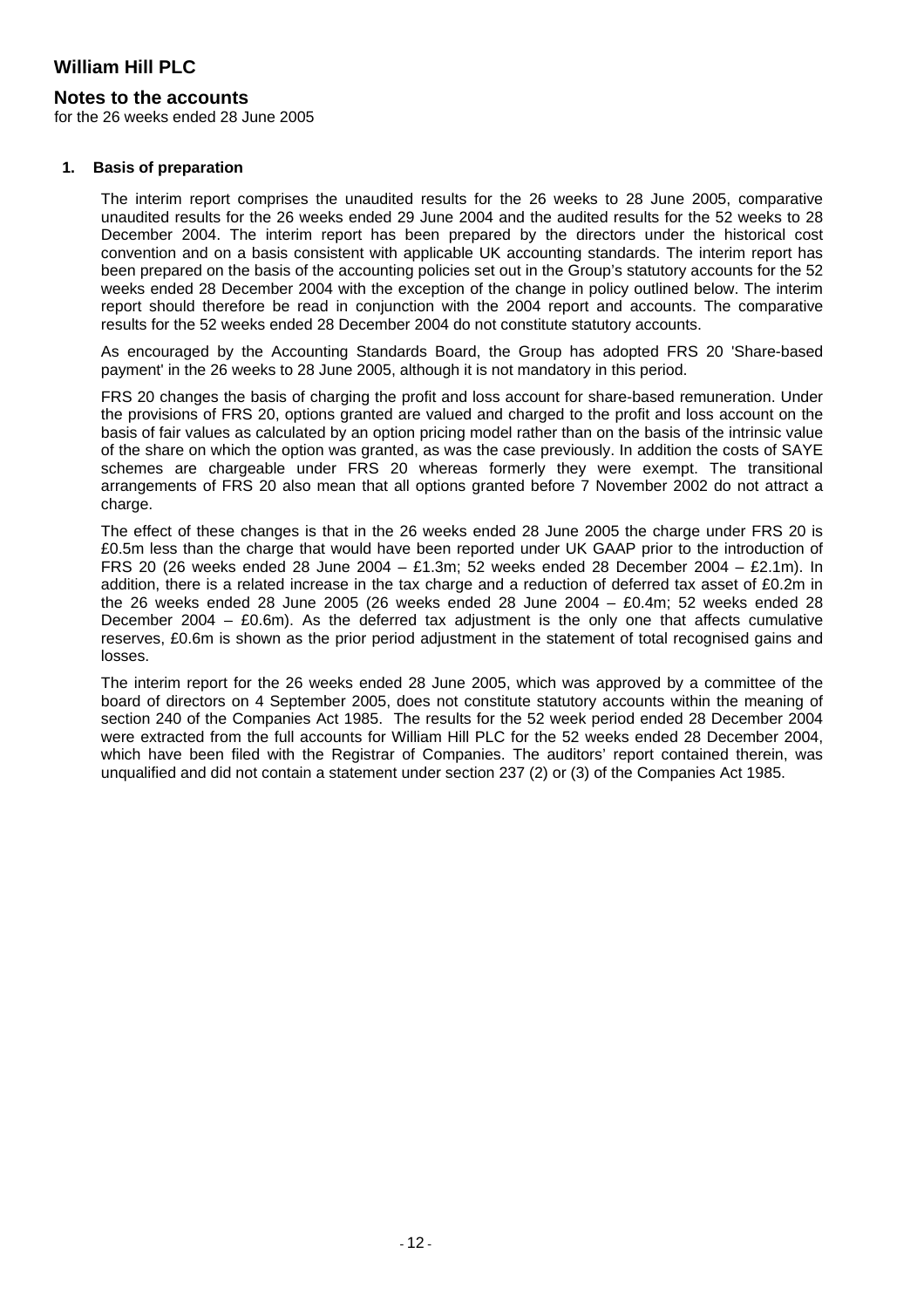### **Notes to the accounts**

for the 26 weeks ended 28 June 2005

#### **2. Segmental information**

The Group's turnover, profits and operating net assets primarily arise from customers in the United Kingdom and therefore segmental information by geographical location is not presented.

Segmental information by distribution channel is shown below:

|                            | 26 weeks | 26 weeks           | 52 weeks           |
|----------------------------|----------|--------------------|--------------------|
|                            | ended    | ended              | ended              |
|                            | 28 June  | 29 June            | 28 December        |
|                            | 2005     | 2004<br>(restated) | 2004<br>(restated) |
|                            | £m       | £m                 | £m                 |
| Turnover                   |          |                    |                    |
| - Retail                   | 4,298.7  | 3,266.1            | 7,020.7            |
| Telephone                  | 331.8    | 274.5              | 540.8              |
| Interactive                | 409.7    | 331.4              | 696.3              |
| Other activities           | 14.3     | 14.6               | 29.9               |
|                            | 5,054.5  | 3,886.6            | 8,287.7            |
| Gross win                  |          |                    |                    |
| - Retail                   | 289.4    | 290.8              | 548.1              |
| - Telephone                | 28.6     | 34.6               | 60.3               |
| Interactive                | 61.9     | 52.9               | 106.1              |
| Other activities           | 3.5      | 3.8                | 7.6                |
|                            | 383.4    | 382.1              | 722.1              |
| Operating profit           |          |                    |                    |
| - Retail                   | 89.0     | 97.6               | 165.5              |
| Telephone                  | 7.8      | 14.0               | 22.1               |
| Interactive                | 31.7     | 24.4               | 51.7               |
| Other activities           | (0.3)    | 0.2                | (0.3)              |
| Central costs              | (6.3)    | (5.3)              | (8.0)              |
|                            | 121.9    | 130.9              | 231.0              |
| Exceptional costs (note 3) | (7.2)    |                    |                    |
|                            | 114.7    | 130.9              | 231.0              |
| Net assets/(liabilities)   |          |                    |                    |
| - Retail                   | 128.1    | 55.3               | 73.4               |
| Telephone                  | (1.9)    | (2.0)              | 0.7                |
| Interactive                | 5.7      | (1.0)              | 2.7                |
| Other activities           | 7.7      | 7.2                | 7.1                |
| Corporate                  | 151.4    | 286.6              | 166.5              |
|                            | 291.0    | 346.1              | 250.4              |

The retail distribution channel comprises all activity undertaken in LBOs including AWPs and FOBTs. Other activities include on-course betting and greyhound stadia operations.

The directors believe that gross win and operating profit are more important performance metrics than turnover.

Net assets/(liabilities) have been allocated by segment where assets and liabilities can be identified with a particular channel. Corporate net assets include goodwill, corporation and deferred tax, borrowings net of cash balances, pension liability and dividends payable as well as any assets and liabilities that cannot be allocated to a particular channel other than on a relatively arbitrary basis.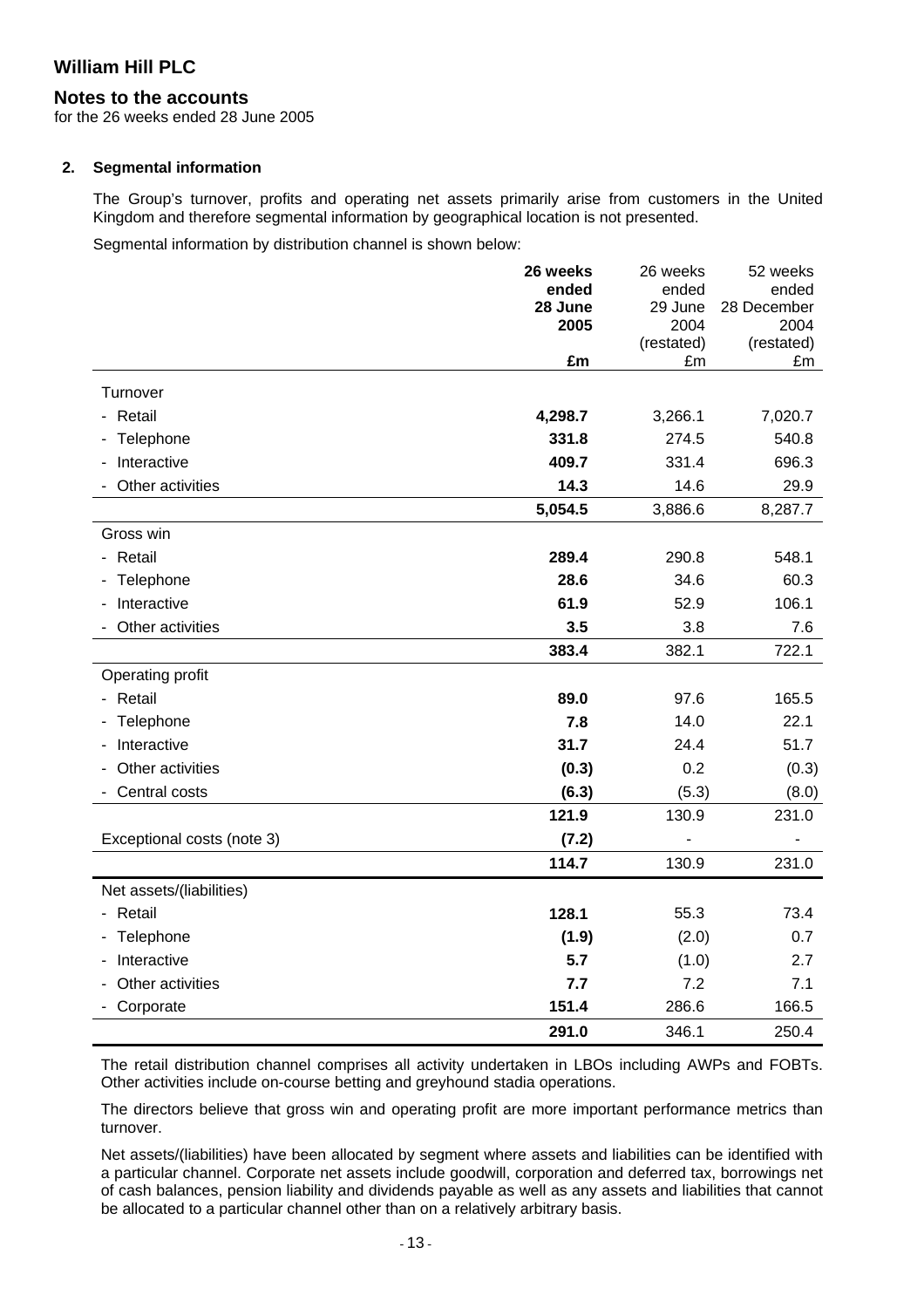### **Notes to the accounts**

for the 26 weeks ended 28 June 2005

#### **2. Segmental information (continued)**

Turnover of £65.0m and an operating loss of £0.4m have been consolidated into these results in respect of the Stanley Racing acquisition completed by the Group on 18 June 2005 as detailed in note 13.

The segmental analysis of gross win set out above is shown before deducting GPT, duty, levies, VAT and other cost of sales to arrive at gross profit. A reconciliation from gross win to gross profit as presented in the profit and loss account is set out below:

|                                                | 26 weeks | 26 weeks | 52 weeks    |
|------------------------------------------------|----------|----------|-------------|
|                                                | ended    | ended    | ended       |
|                                                | 28 June  | 29 June  | 28 December |
|                                                | 2005     | 2004     | 2004        |
|                                                | £m       | £m       | £m          |
| Gross win                                      | 383.4    | 382.1    | 722.1       |
| GPT, duty, levies, VAT and other cost of sales | (85.6)   | (85.2)   | (160.7)     |
| Gross profit                                   | 297.8    | 296.9    | 561.4       |

#### **3. Exceptional costs**

Exceptional operating costs are as follows:

|                                                          | 26 weeks | 26 weeks | 52 weeks    |
|----------------------------------------------------------|----------|----------|-------------|
|                                                          | ended    | ended    | ended       |
|                                                          | 28 June  | 29 June  | 28 December |
|                                                          | 2005     | 2004     | 2004        |
|                                                          | £m       | £m       | £m          |
| Costs of implementation of EPOS and text systems         | 2.7      |          |             |
| Costs of integration of Stanley acquisition <sup>2</sup> | 1.7      |          |             |
| Costs of aborted return of capital scheme <sup>3</sup>   | 2.8      |          |             |
|                                                          | 7.2      |          |             |

 $1$  These costs arose from the roll out of electronic point of sale and text systems across the LBO network and primarily encompass training and consultancy costs.

 $2$  These costs arose from the due diligence on and the integration of Stanley Racing's LBOs and comprise primarily external consultancy costs.

 $3$  These costs represent professional fees incurred in respect of an aborted return of capital scheme.

Exceptional interest costs are as follows:

|                                                       | 26 weeks<br>ended<br>28 June<br>2005<br>£m | 26 weeks<br>ended<br>29 June<br>2004<br>£m | 52 weeks<br>ended<br>28 December<br>2004<br>£m |
|-------------------------------------------------------|--------------------------------------------|--------------------------------------------|------------------------------------------------|
| Write off of previously capitalised bank facility fee | 2.2                                        |                                            |                                                |
| Breakage fee                                          | 0.1                                        | -                                          |                                                |
|                                                       | 2.3                                        |                                            |                                                |

Following the negotiation of new banking arrangements and the consequent repayment of the old bank facility, the unamortised costs of £2.2m associated with the old facility were written off.

A tax credit of £1.8m was recognised in respect of the exceptional operating costs and interest costs in the 26 weeks ended 28 June 2005. This represented the reduction in corporation tax payable, which the Group expects to be able to make in respect of these exceptional items.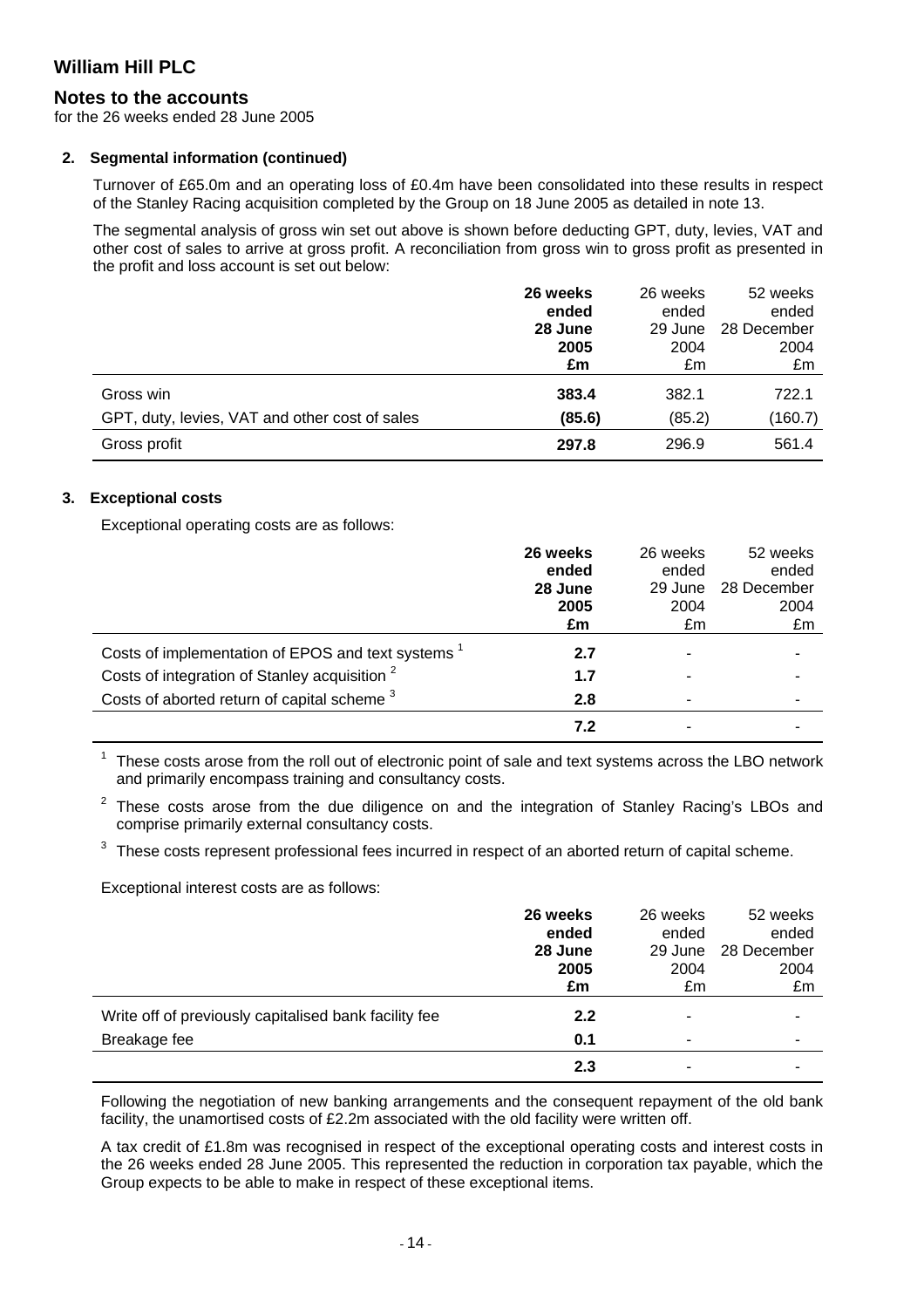### **Notes to the accounts**

for the 26 weeks ended 28 June 2005

#### **4. Net interest payable**

|                                                  | 26 weeks<br>ended<br>28 June<br>2005 | 26 weeks<br>ended<br>29 June<br>2004 | 52 weeks<br>ended<br>28 December<br>2004 |
|--------------------------------------------------|--------------------------------------|--------------------------------------|------------------------------------------|
|                                                  | £m                                   | £m                                   | £m                                       |
| Interest receivable:                             |                                      |                                      |                                          |
| Interest receivable                              | 1.4                                  | 0.7                                  | 1.9                                      |
| Interest payable and similar charges:            |                                      |                                      |                                          |
| Interest on bank loans and overdrafts            | (15.0)                               | (11.7)                               | (25.6)                                   |
| Interest on guaranteed unsecured loan notes 2005 |                                      | (0.1)                                | (0.2)                                    |
| Share of associate's net interest payable        |                                      | (0.1)                                |                                          |
| Amortisation of finance costs                    | (0.4)                                | (0.7)                                | (1.3)                                    |
|                                                  | (14.0)                               | (11.9)                               | (25.2)                                   |
| Exceptional interest (note 3)                    | (2.3)                                |                                      |                                          |
| Net interest payable                             | (16.3)                               | (11.9)                               | (25.2)                                   |

### **5. Tax on profit on ordinary activities**

The expected effective rate in respect of ordinary activities before exceptional costs is 31.0% (26 weeks ended 28 June 2004 – 28.8%; 52 weeks ended 28 December 2004 – 27.8%). The tax charge on ordinary activities after exceptional items has been calculated using an expected effective rate for the full year of 32.2%. This is higher than the statutory rate of 30% due to expenditure incurred for which the Group will not get tax relief. The prior periods' comparative tax rates were impacted by the utilisation of certain tax losses in those periods.

#### **6. Dividends proposed and paid**

|                                     | 26 weeks<br>ended | 26 weeks<br>ended | 52 weeks<br>ended |
|-------------------------------------|-------------------|-------------------|-------------------|
|                                     | 28 June           | 29 June           | 28 December       |
|                                     | 2005              | 2004              | 2004              |
|                                     | £m                | £m                | £m                |
| Equity shares:                      |                   |                   |                   |
| - interim dividend proposed/paid    | 23.8              | 22.4              | 22.0              |
| - final dividend paid               |                   |                   | 43.1              |
|                                     | 23.8              | 22.4              | 65.1              |
|                                     |                   |                   |                   |
| Dividend per ordinary share (pence) | 6.1               | 5.5               | 16.5              |

The interim dividend of 6.1p (26 weeks ended 28 June 2004 – 5.5p) will be paid on 5 December 2005 to all shareholders on the register on 4 November 2005.

Under an agreement signed in November 2002, The William Hill Holdings 2001 Employee Benefit Trust agreed to waive all dividends. As at 28 June 2005, the trust held 2.8m ordinary shares. In addition, the Company has not provided for dividends on the 10.5m shares held in Treasury. The Company estimates that 390.5m shares will qualify for the interim dividend.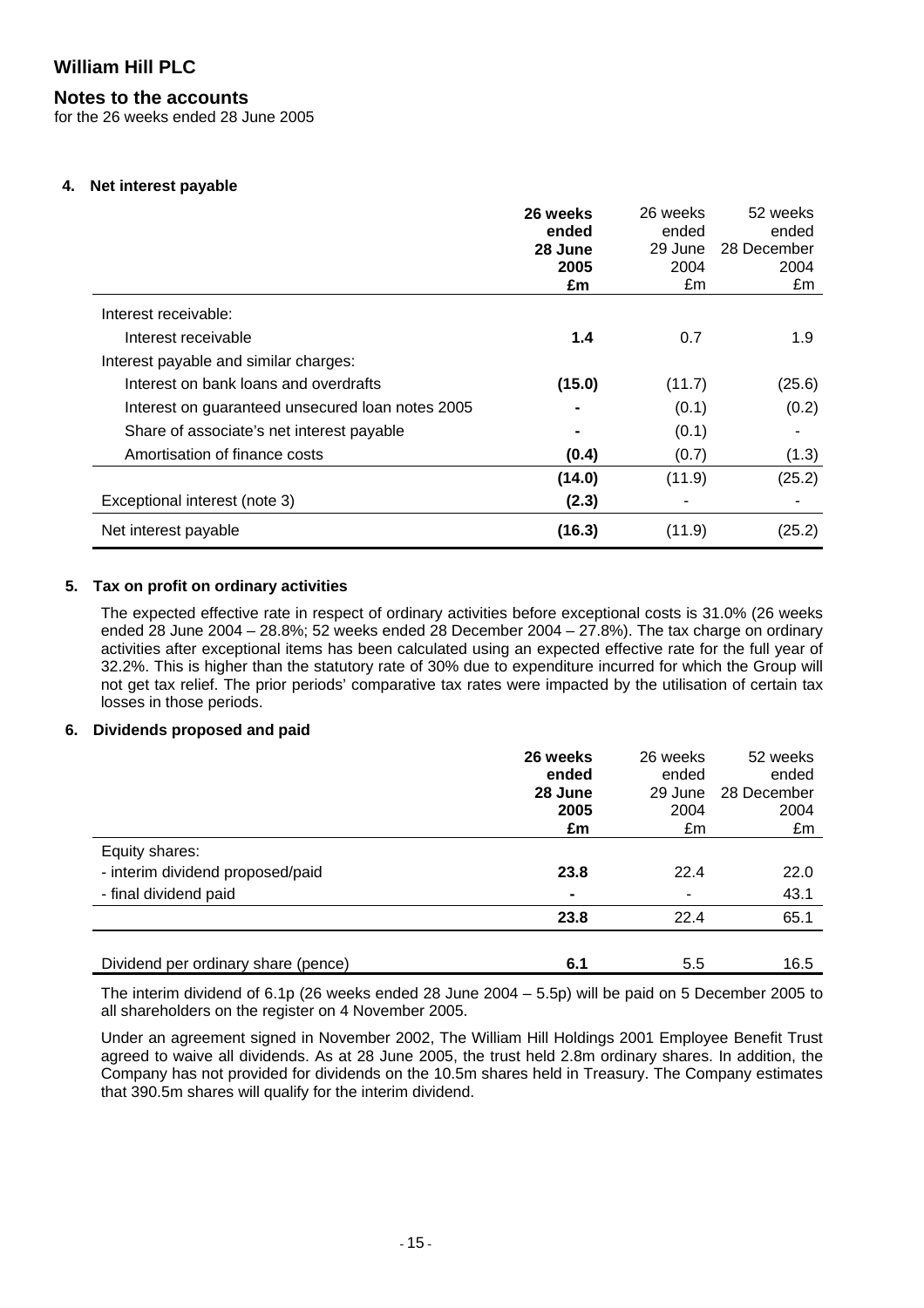### **Notes to the accounts**

for the 26 weeks ended 28 June 2005

#### **7. Earnings per share**

The basic and diluted earnings per share are calculated based on the following data:

|                                                              | 26 weeks | 26 weeks   | 52 weeks    |
|--------------------------------------------------------------|----------|------------|-------------|
|                                                              | ended    | ended      | ended       |
|                                                              | 28 June  | 29 June    | 28 December |
|                                                              | 2005     | 2004       | 2004        |
|                                                              |          | (restated) | (restated)  |
|                                                              | £m       | £m         | £m          |
|                                                              |          |            |             |
| Profit after tax for the financial period                    | 67.6     | 85.2       | 149.8       |
| Exceptional items – operating expenses                       | 7.2      |            |             |
| Exceptional items - interest                                 | 2.3      |            |             |
| Exceptional items - tax credit                               | (1.8)    |            |             |
| Profit after tax for the financial period before exceptional |          |            |             |
| items                                                        | 75.3     | 85.2       | 149.8       |

|                                                                                | Number (m) | Number (m) | Number (m) |
|--------------------------------------------------------------------------------|------------|------------|------------|
| Basic weighted average number of shares<br>Dilutive potential ordinary shares: | 392.1      | 418.4      | 410.1      |
| Employee share awards and options                                              | 7.1        | 7.5        | 7.4        |
| Dilutive weighted average number of shares                                     | 399.2      | 425.9      | 417.5      |

The basic weighted average number of shares excludes shares held by The William Hill Holdings 2001 Employee Benefit Trust and those held in treasury as such shares do not qualify for dividends. The effect of this is to reduce the average number of shares in the 26 weeks ended 28 June 2005 by 13.3m (26 weeks ended 28 June 2004 – 4.5m; 52 weeks ended 28 December 2004 – 8.7m).

An adjusted earnings per share based on profit for the financial period before exceptional items has been presented in order to highlight the underlying performance of the Group.

### **8. Reserves**

|                                                        | Share         | Share<br>premium | Capital<br>redemp-<br>tion | Merger        | Own<br>shares | Profit<br>and loss |             |
|--------------------------------------------------------|---------------|------------------|----------------------------|---------------|---------------|--------------------|-------------|
|                                                        | capital<br>£m | account<br>£m    | reserve<br>£m              | reserve<br>£m | held<br>£m    | account<br>£m      | Total<br>£m |
| At 28 December 2004 (as                                |               |                  |                            |               |               |                    |             |
| previously reported)                                   | 40.5          | 311.3            | 1.7                        | (26.1)        | (59.3)        | (17.1)             | 251.0       |
| Prior period adjustment (note 1)                       |               |                  |                            |               |               | (0.6)              | (0.6)       |
| As restated                                            | 40.5          | 311.3            | 1.7                        | (26.1)        | (59.3)        | (17.7)             | 250.4       |
| Retained profit for the financial<br>period            |               |                  |                            |               |               | 43.8               | 43.8        |
| Actuarial loss recognised in the<br>pension scheme     |               |                  |                            |               |               | (5.7)              | (5.7)       |
| Deferred tax arising thereon                           |               |                  |                            |               |               | 1.7                | 1.7         |
| Expense recognised in respect of<br>share remuneration |               |                  |                            |               |               | 0.9                | 0.9         |
| Currency translation differences                       |               |                  | ۰                          |               |               | (0.1)              | (0.1)       |
| At 28 June 2005                                        | 40.5          | 311.3            | 1.7                        | (26.1)        | (59.3)        | 22.9               | 291.0       |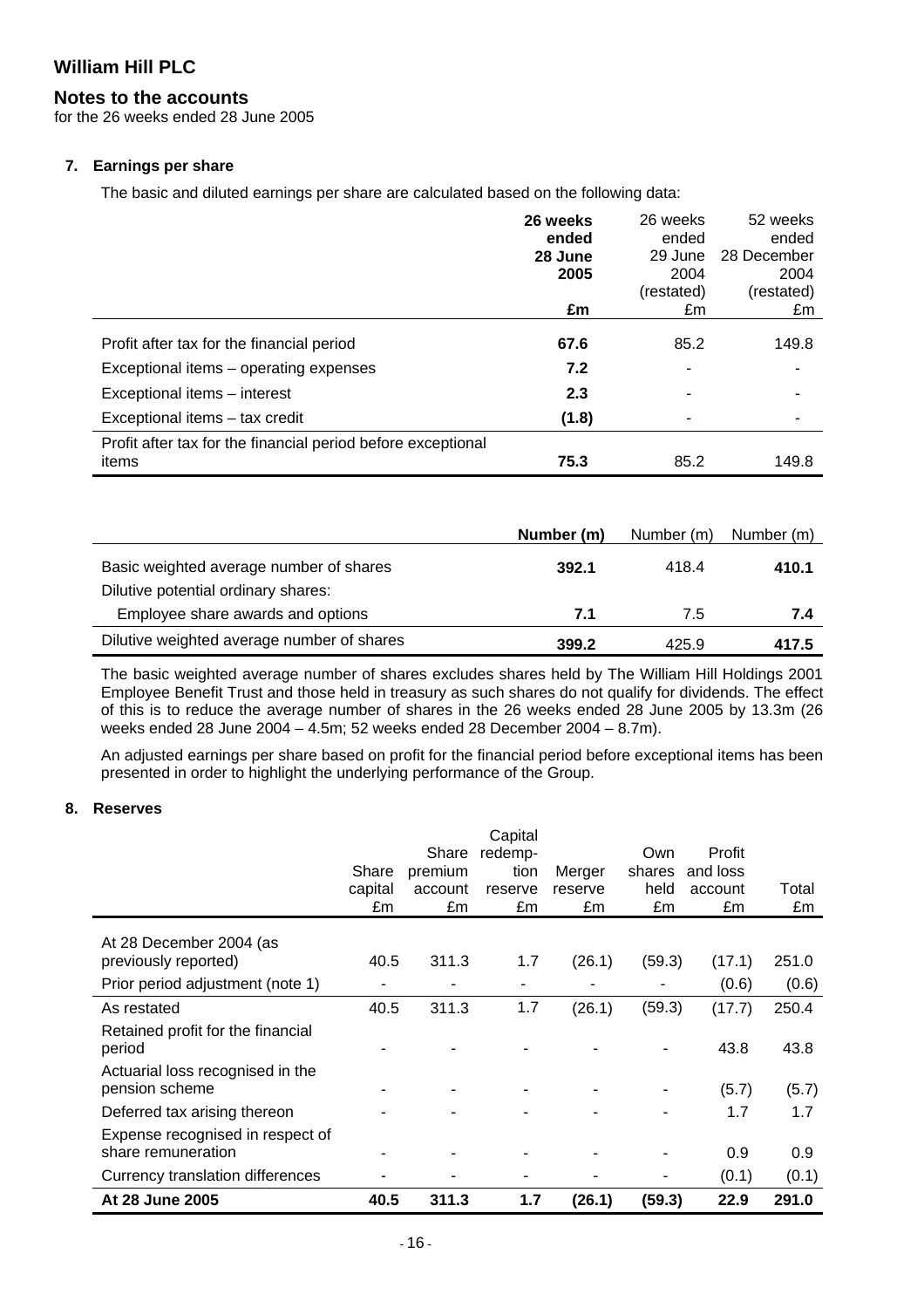### **Notes to the accounts**

for the 26 weeks ended 28 June 2005

#### **8. Reserves (continued)**

Own shares held at 28 June 2005 amounting to £59.3m comprise 10.5m shares (nominal value - £1.1m) held in treasury purchased for £56.1m and 2.8m shares (nominal value - £0.3m) held in The William Hill Holdings 2001 Employee Benefit Trust purchased for £3.2m. The shares held in treasury were purchased at a weighted average price of £5.32. At 28 June 2005 the total market value of own shares held was £70.9m.

#### **9. Reconciliation of movements in equity shareholders' funds**

|                                                                                      | 28 June | 29 June            | 28 December        |
|--------------------------------------------------------------------------------------|---------|--------------------|--------------------|
|                                                                                      | 2005    | 2004<br>(restated) | 2004<br>(restated) |
|                                                                                      | £m      | £m                 | £m                 |
| Profit for the financial period<br>Other recognised gains and losses relating to the | 67.6    | 85.2               | 149.8              |
| period (net)                                                                         | (4.1)   | (0.5)              | (7.5)              |
|                                                                                      | 63.5    | 84.7               | 142.3              |
| <b>Dividends</b>                                                                     | (23.8)  | (22.4)             | (65.1)             |
| Own shares purchased during period                                                   |         | (34.0)             | (145.4)            |
| Expense recognised in respect of share remuneration                                  | 0.9     | 0.4                | 1.2                |
| Net addition to equity shareholders' funds                                           | 40.6    | 28.7               | (67.0)             |
| Opening shareholders funds (as previously reported)                                  | 251.0   | 317.4              | 317.4              |
| Change in accounting policy                                                          | (0.6)   |                    |                    |
| As restated                                                                          | 250.4   | 317.4              | 317.4              |
|                                                                                      |         |                    |                    |
| Closing equity shareholders' funds                                                   | 291.0   | 346.1              | 250.4              |

#### **10. Reconciliation of operating profit to net cash inflow from operating activities**

|                                                     | 26 weeks<br>ended<br>28 June | 26 weeks<br>ended<br>29 June | 52 weeks<br>ended<br>28 December |
|-----------------------------------------------------|------------------------------|------------------------------|----------------------------------|
|                                                     | 2005                         | 2004                         | 2004                             |
|                                                     |                              | (restated)                   | (restated)                       |
|                                                     | £m                           | £m                           | £m                               |
| Operating profit                                    | 114.7                        | 130.9                        | 231.0                            |
| Depreciation                                        | 9.3                          | 7.9                          | 16.2                             |
| Profit on sale of fixed assets                      | (0.3)                        | (0.4)                        | (0.6)                            |
| Expense recognised in respect of share remuneration | 0.9                          | 0.4                          | 1.2                              |
| (Increase)/decrease in debtors                      | (0.3)                        | (2.3)                        | 0.5                              |
| Increase in creditors                               | 8.7                          | 8.8                          | 1.6                              |
| Cash contributions less than/(greater than) defined |                              |                              |                                  |
| benefit pension cost                                | 0.6                          | (3.2)                        | (2.6)                            |
| Net cash inflow from operating activities           | 133.6                        | 142.1                        | 247.3                            |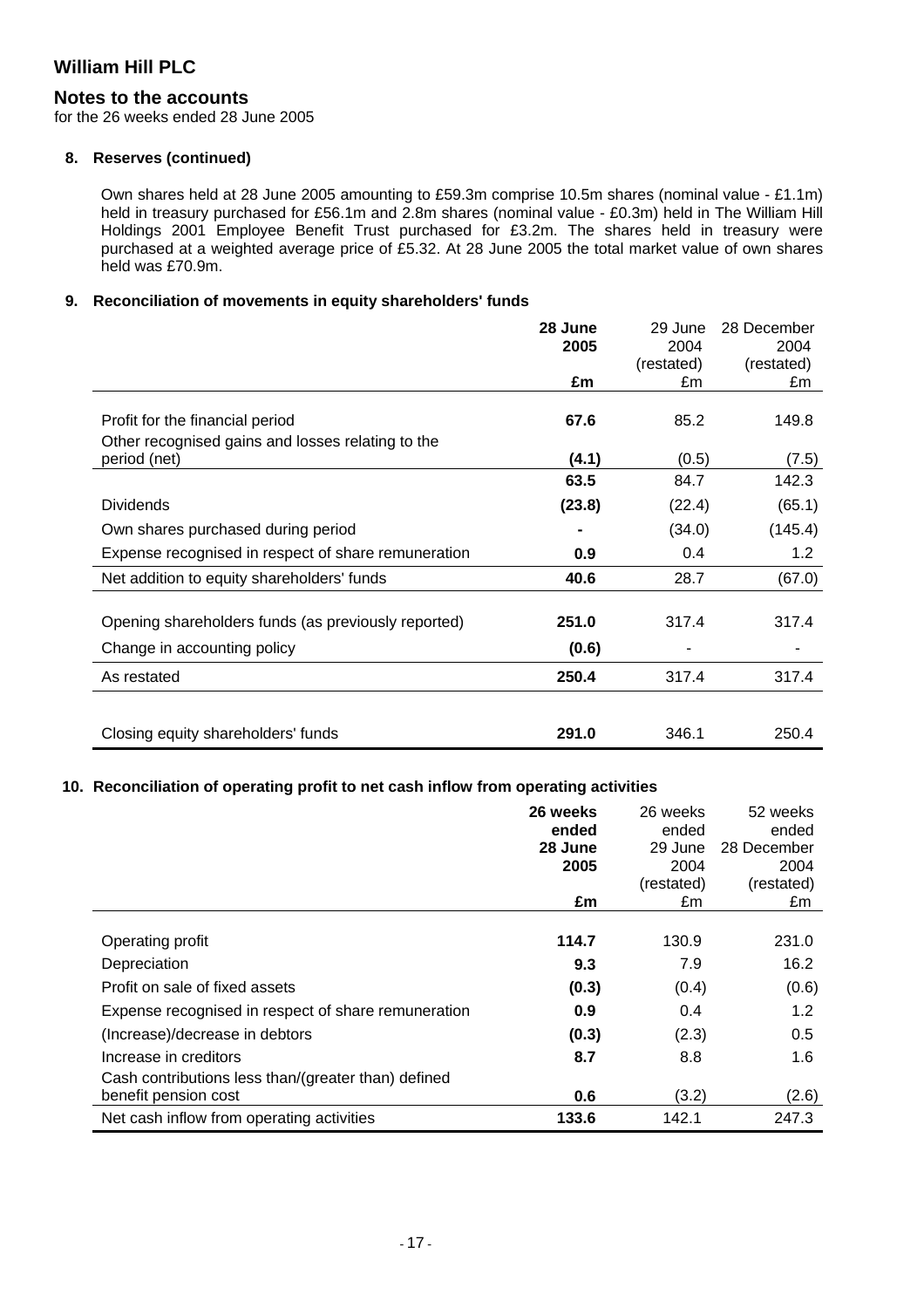# **Notes to the accounts**

for the 26 weeks ended 28 June 2005

### **11. Analysis of cash flows**

|                                                      | 26 weeks | 26 weeks | 52 weeks    |
|------------------------------------------------------|----------|----------|-------------|
|                                                      | ended    | ended    | ended       |
|                                                      | 28 June  | 29 June  | 28 December |
|                                                      | 2005     | 2004     | 2004        |
|                                                      | £m       | £m       | £m          |
| Returns on investments and servicing of finance:     |          |          |             |
| Interest received                                    | 1.4      | 0.7      | 1.9         |
| Interest paid                                        | (15.3)   | (12.6)   | (25.2)      |
| Net cash outflow                                     | (13.9)   | (11.9)   | (23.3)      |
| <b>Capital expenditure and financial investment:</b> |          |          |             |
| Purchase of fixed assets                             | (25.1)   | (7.8)    | (28.2)      |
| Sale of tangible fixed assets                        | 0.4      | 0.6      | 0.9         |
| Net cash outflow                                     | (24.7)   | (7.2)    | (27.3)      |
| <b>Acquisitions</b>                                  |          |          |             |
| Purchase of subsidiary undertaking                   | (509.2)  |          | (3.9)       |
| Net cash acquired with subsidiary undertaking        | 8.1      |          | 0.1         |
| Net cash outflow                                     | (501.1)  |          | (3.8)       |
| <b>Financing</b>                                     |          |          |             |
| Loan facilities repaid                               | (500.0)  | (15.0)   | (145.5)     |
| Own shares purchased during period                   |          | (28.8)   | (6.3)       |
| Loan facilities drawn down                           | 1,075.4  |          | 90.0        |
| Net cash inflow/(outflow)                            | 575.4    | (43.8)   | (61.8)      |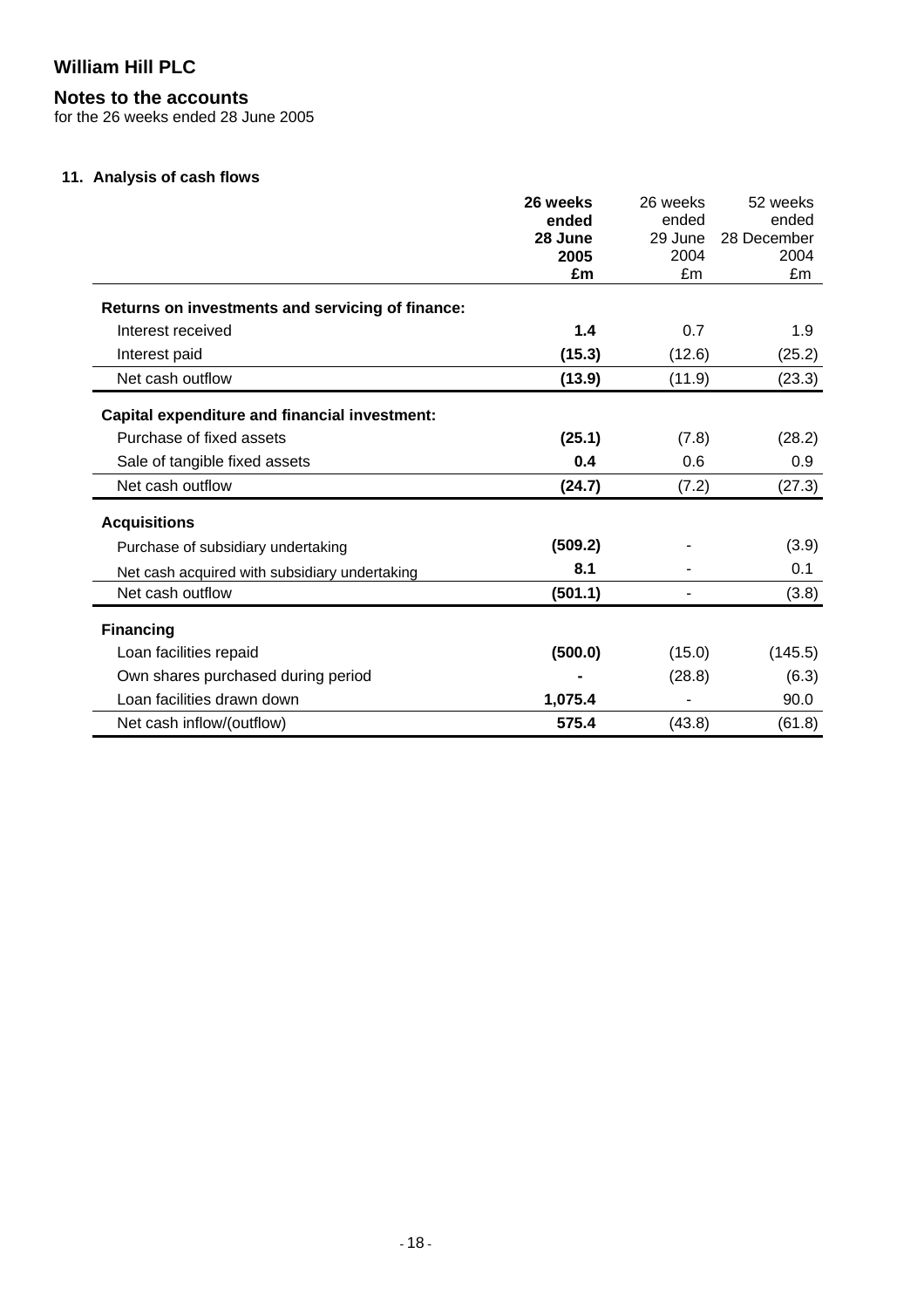### **Notes to the accounts**

for the 26 weeks ended 28 June 2005

#### **12. Analysis and reconciliation of net debt**

|                                    | 29 December<br>2004<br>£m | Cash flow<br>£m | Other<br>non-cash<br>items<br>£m | 28 June<br>2005<br>£m |
|------------------------------------|---------------------------|-----------------|----------------------------------|-----------------------|
| Analysis of net debt               |                           |                 |                                  |                       |
| Cash at bank and in hand           | 60.5                      | 99.6            |                                  | 160.1                 |
| Debts due within one year          | (49.8)                    | 50.0            | (0.2)                            | $\blacksquare$        |
| Debts due after more than one year | (447.7)                   | (625.5)         | (2.4)                            | (1,075.6)             |
| Total                              | (437.0)                   | (475.9)         | (2.6)                            | (915.5)               |

Other non-cash items of £2.6m comprise written off and amortised debt issue costs.

|                                                                                         | 26 weeks | 26 weeks | 52 weeks    |
|-----------------------------------------------------------------------------------------|----------|----------|-------------|
|                                                                                         | ended    | ended    | ended       |
|                                                                                         | 28 June  | 29 June  | 28 December |
|                                                                                         | 2005     | 2004     | 2004        |
|                                                                                         | £m       | £m       | £m          |
| Increase in cash in the period<br>Cash (inflow)/outflow from (increase)/decrease in net | 99.6     | 13.6     | 14.1        |
| debt                                                                                    | (575.5)  | 15.0     | (83.7)      |
| Change in net debt resulting from cash flows                                            | (475.9)  | 28.6     | (69.6)      |
| Debt issue costs written off and amortised                                              | (2.6)    | (0.7)    | (1.3)       |
|                                                                                         | (478.5)  | 27.9     | (70.9)      |
| Opening net debt                                                                        | (437.0)  | (366.1)  | (366.1)     |
| Closing net debt                                                                        | (915.5)  | (338.2)  | (437.0)     |

#### **13. Acquisitions**

#### *Stanley Racing*

On 18 June 2005, the Group acquired Stanley Leisure plc's retail bookmaking operations in Great Britain, Northern Ireland, the Republic of Ireland, Jersey and the Isle of Man (Stanley Racing) for total cash consideration of £508.3m including costs of £6.8m. The capitalised goodwill on this transaction was £456.8m representing licence value and goodwill. This goodwill is subject to an annual impairment review in accordance with FRS 10 and 11.

Stanley Racing earned a profit after taxation of £0.7m in the period from 2 May 2005 to 28 June 2005 (year ended 1 May 2005 - £17.3m), of which £1.1m arose in the period from 2 May 2005 to 18 June 2005. The summarised profit and loss account for the period from 2 May 2005 to 18 June 2005, shown on the basis of the accounting policies of Stanley Racing prior to the acquisition, was as follows:

|                                          | £m    |
|------------------------------------------|-------|
| Turnover                                 | 88.3  |
| Profit on ordinary activities before tax | 1.5   |
| Tax on profit on ordinary activities     | (0.4) |
| Profit on ordinary activities after tax  | 1.1   |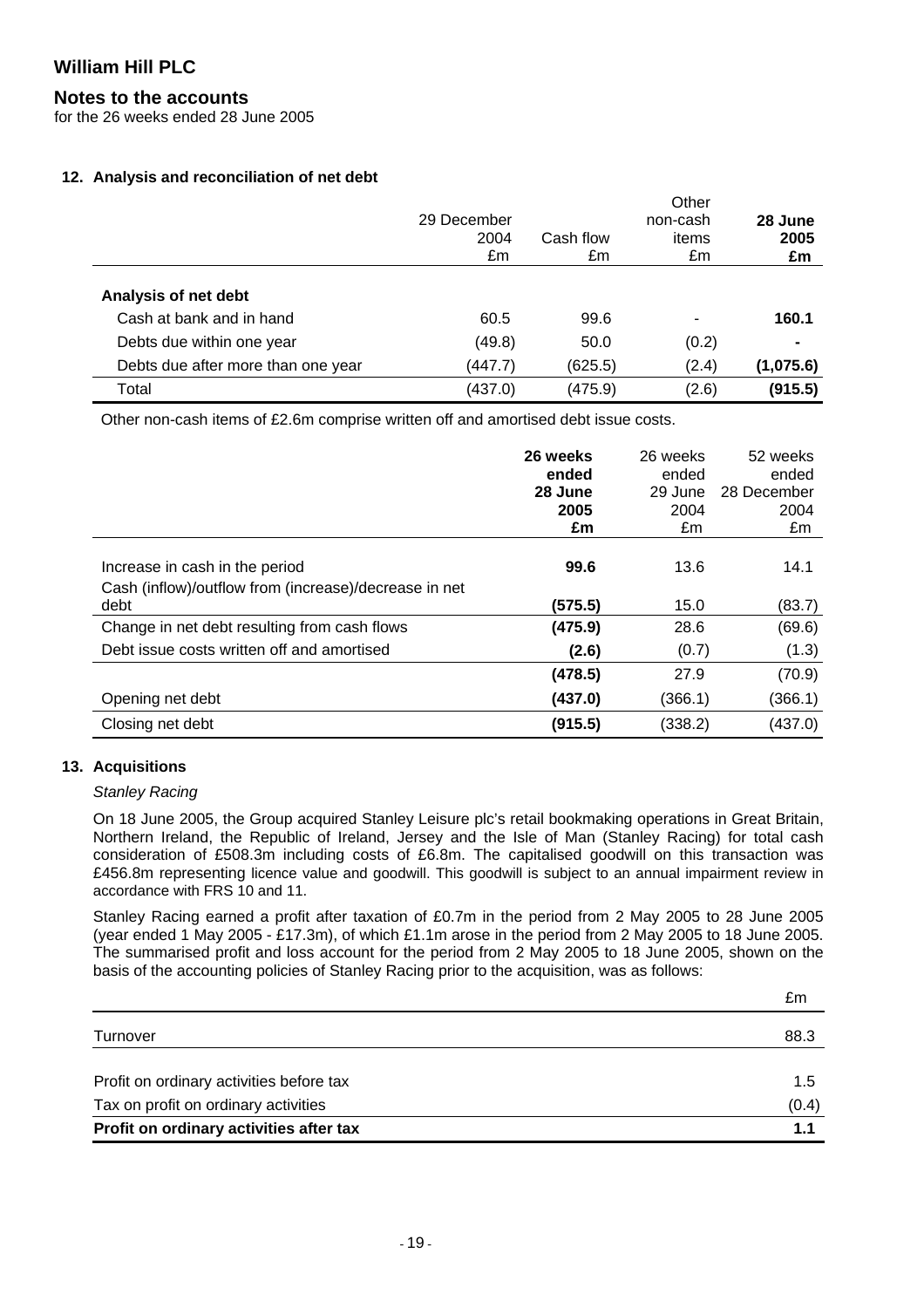### **Notes to the accounts**

for the 26 weeks ended 28 June 2005

#### **13. Acquisitions (continued)**

The following table sets out the amalgamated book values of the acquired identifiable assets and liabilities of Stanley Racing and their provisional fair value to the Group:

|                          | <b>Book</b><br>value<br>£m | <b>Fair value</b><br>adjustments<br>£m |       | <b>Fair value</b><br>to Group<br>£m |
|--------------------------|----------------------------|----------------------------------------|-------|-------------------------------------|
| <b>Fixed assets</b>      |                            |                                        |       |                                     |
| Tangible assets          | 257.9                      | (212.0)                                | a,b,c | 45.9                                |
| <b>Current assets</b>    |                            |                                        |       |                                     |
| <b>Stocks</b>            | 0.2                        | (0.1)                                  | d     | 0.1                                 |
| Debtors and prepayments  | 3.0                        | (0.1)                                  | b     | 2.9                                 |
| Assets held for resale   | ۰                          | 14.5                                   | b     | 14.5                                |
| Cash                     | 8.1                        | (0.1)                                  | b     | 8.0                                 |
| <b>Total assets</b>      | 269.2                      | (197.8)                                |       | 71.4                                |
| Creditors                |                            |                                        |       |                                     |
| Creditors and accruals   | (15.2)                     | (2.8)                                  | b,e   | (18.0)                              |
| Provisions               |                            |                                        |       |                                     |
| Deferred tax             | (1.9)                      |                                        |       | (1.9)                               |
| <b>Total liabilities</b> | (17.1)                     | (2.8)                                  |       | (19.9)                              |
| <b>Net assets</b>        | 252.1                      | (200.6)                                |       | 51.5                                |
| Less: cash consideration |                            |                                        |       | 508.3                               |
| Goodwill arising         |                            |                                        |       | 456.8                               |

The explanations for the provisional fair value adjustments are as follows:

- a. Adjustment of £206.7m to property valuation reflecting the disaggregation of betting licence value which under Stanley Racing's accounting policy was included in tangible assets, while under the Group's accounting policy, they remain part of goodwill;
- b. Adjustments to various assets and liabilities reflecting the disposal in July 2005 of 28 LBOs to the Tote for total net consideration of £14.5m;
- c. Reduction of £6.6m to reflect the depreciated replacement cost of the assets and a £2.6m increase in values representing IS assets in use in Stanley Racing which were previously shown as having no net book value;
- d. Adjustment of £0.1m to stock items reflecting the Group's policy in respect of certain consumables;
- e. Adjustment for ante post and sleeper bets (£0.8m), dilapidations and vacant properties (£0.7m) and onerous contracts (£1.4m).

The cash consideration for the purchase of Stanley Racing comprised the headline figure of £504.0m, less adjustment for working capital of £2.5m (still subject to final agreement with Stanley Leisure plc) plus professional fees and stamp duty of £6.8m.

Although the Group is in the process of negotiating undertakings with the Office of Fair Trading to sell approximately a further 50 LBOs, no fair value adjustment has been included above for this item due to uncertainty as to which LBOs will be sold to meet this commitment.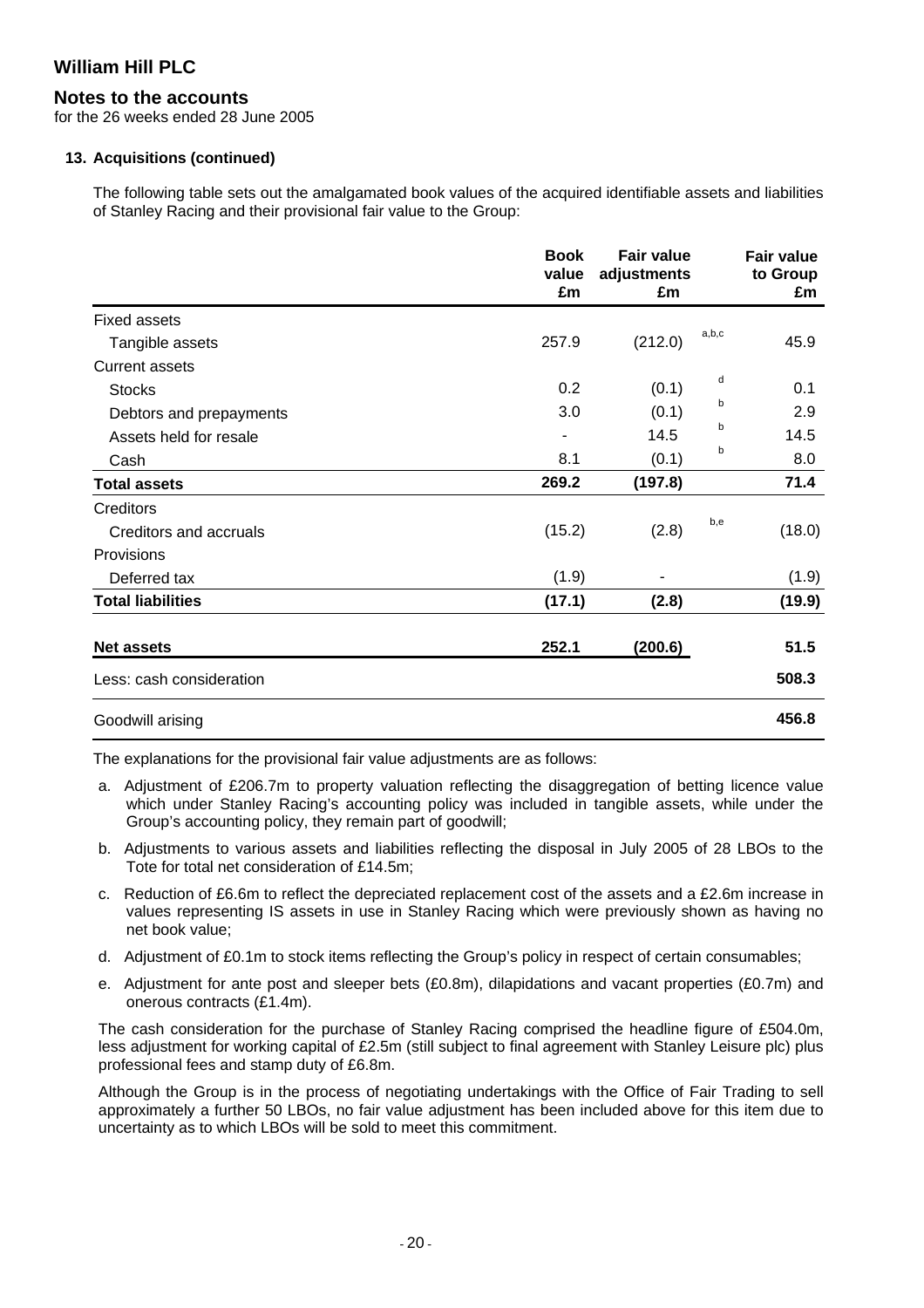### **Notes to the accounts**

for the 26 weeks ended 28 June 2005

#### **13. Acquisitions (continued)**

#### *Other acquisition*

The Group also purchased another LBO in the period for total cash consideration of £0.9m, principally representing goodwill and the value of the relevant licence. The other net assets acquired with this LBO were negligible.

### *Stanley Racing and other acquisition*

Net cash outflows in respect of the acquisitions comprised:

|                                   | £m      |
|-----------------------------------|---------|
|                                   |         |
| Cash consideration                | (509.2) |
| Cash at bank and in hand acquired | 8.1     |
|                                   | (501.1) |

Included in cash consideration of £509.2m is £6.8m in respect of professional fees and stamp duty.